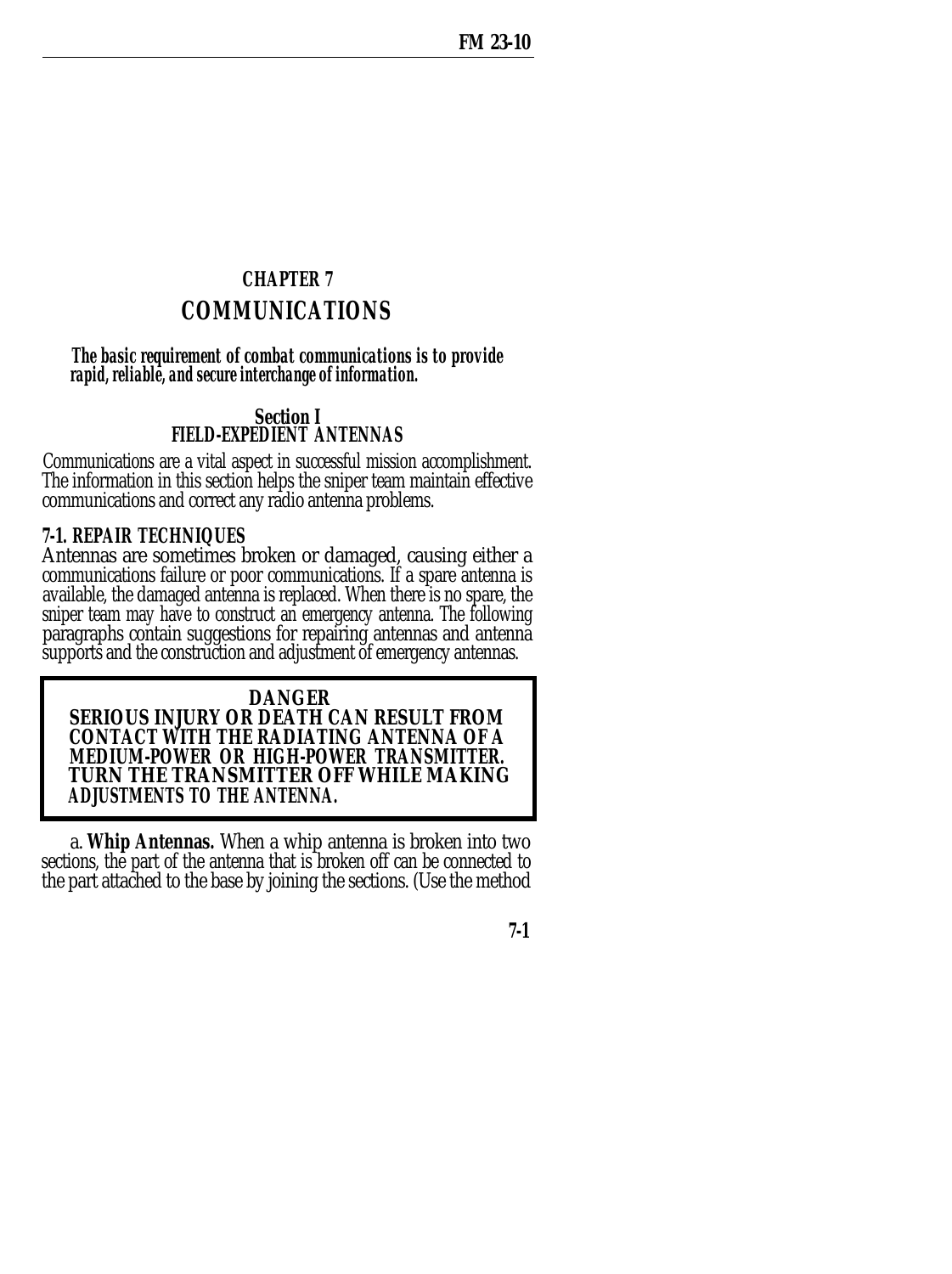shown in A, Figure 7-1, when both parts of the broken whip are available and usable.) (Use the method in B, Figure 7-1, when the part of the whip that was broken off is lost or when the whip is so badly damaged that it cannot be used.) To restore the antenna to its original length, a piece of wire is added that is nearly the same length as the missing part of the whip. The pole support is then lashed securely to both sections of the antenna. The two antenna sections are cleaned thoroughly to ensure good contact before connecting them to the pole support. If possible, the connections are soldered.



Figure 7-1. Emergency repair of broken whip antenna.

b. **Wire Antennas.** Emergency repair of a wire antenna may involve the repair or replacement of the wire used as the antenna or transmission line; or the repair or replacement of the assembly used to support the antenna.

(1) When one or more wires of an antenna are broken, the antenna can be repaired by reconnecting the broken wires. To do this, lower the antenna to the ground, clean the ends of the wires, and twist the wires together. Whenever possible, solder the connection.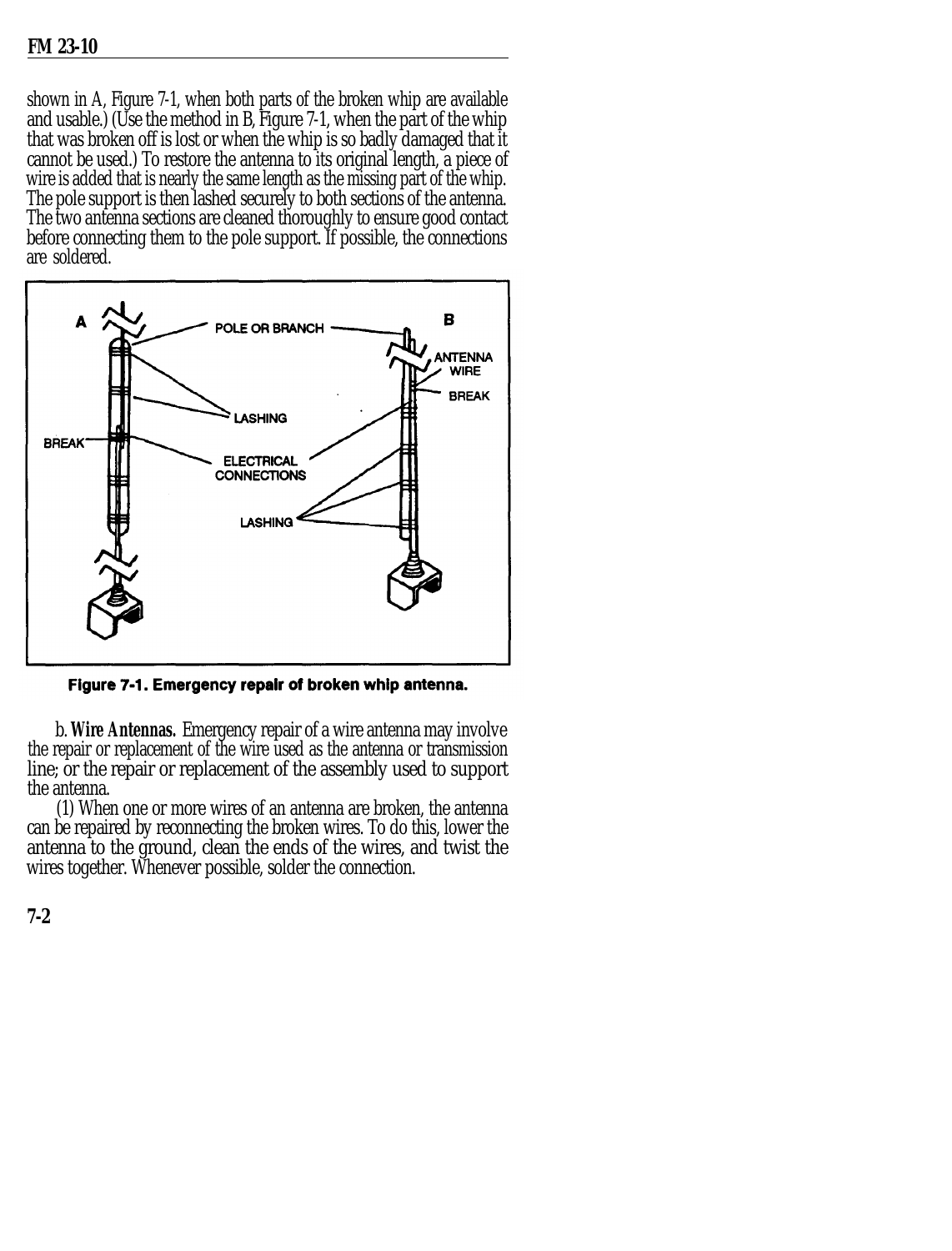.

<span id="page-2-0"></span>(2) If the antenna is damaged beyond repair, construct a new one. Make sure that the length of the wires of the substitute antenna are the same length as those of the original.

(3) Antenna supports may also require repair or replacement. A substitute item may be used in place of a damaged support and, if properly insulated, can be of any material of adequate strength. If the radiating element is not properly insulated, field antennas may be shorted to ground and be ineffective. Many commonly found items can be used as field-expedient insulators. The best of these items are plastic or glass to include plastic spoons, buttons, bottle necks, and plastic bags. Though less effective than plastic or glass but still better than no insulator at all are wood and rope. The radiating element—the actual antenna wire-should touch only the antenna terminal and should be physically separated from all other objects, other than the supporting insulator. (See Figure 7-2 for various methods of making emergency insulators.)



Figure 7-2. Improvised insulators.

### **7-2. CONSTRUCTION AND ADJUSTMENT**

Sniper teams may use the following methods to construct and adjust antennas.

a. **Construction.** The best kinds of wire for antennas are copper and aluminum. In an emergency, however, snipers use any type of wire that is available.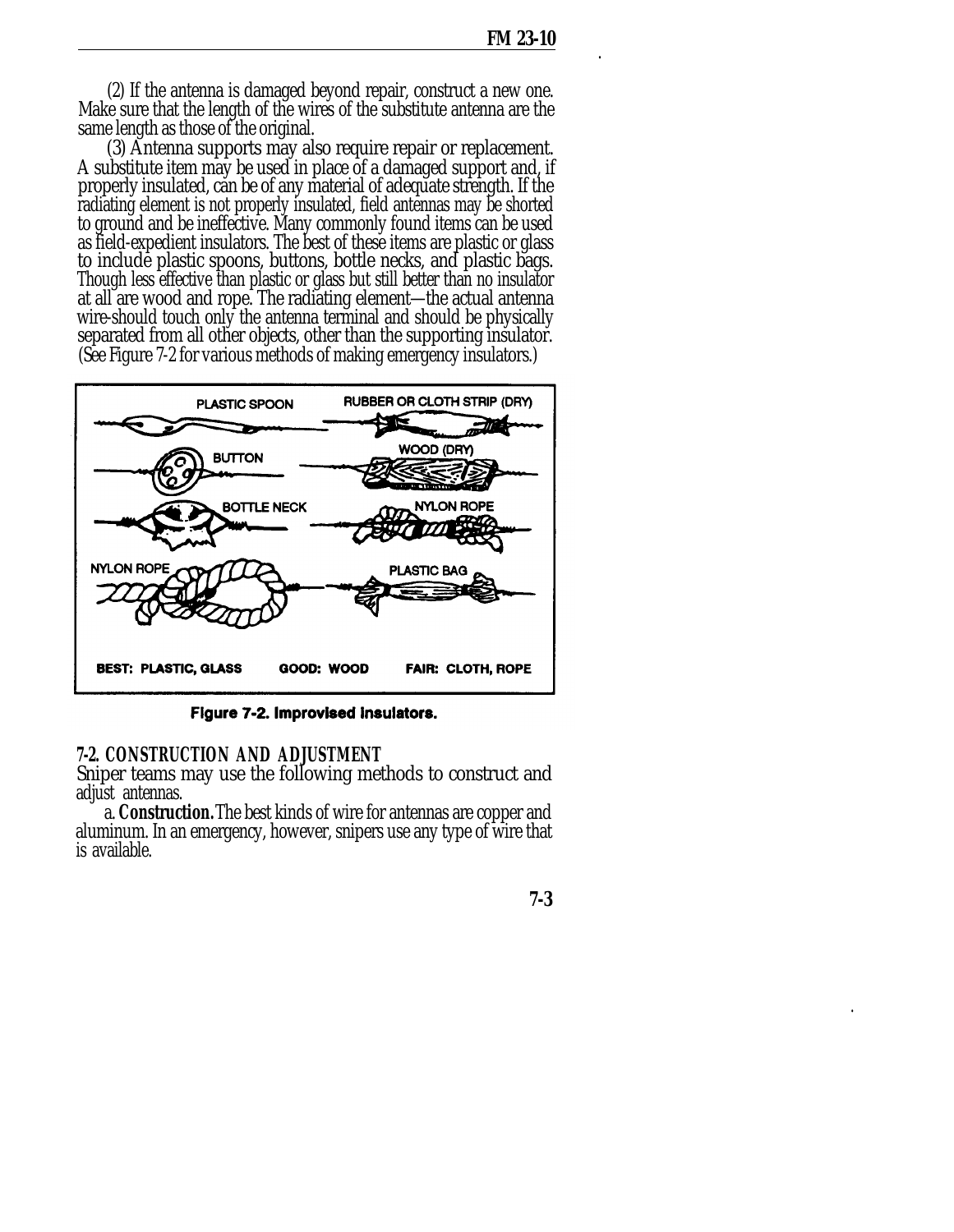(1) The exact length of most antennas is critical. The emergency antenna should be the same length as the antenna it replaces.

(2) Antennas supported by trees can usually survive heavy wind storms if the trunk of a tree or a strong branch is used as a support. To keep the antenna taut and to prevent it from breaking or stretching as the trees sway, the sniper attaches a spring or old inner tube to one end of the antenna. Another technique is to pass a rope through a pulley or eyehook. The rope is attached to the end of the antenna and loaded with a heavyweight to keep the antenna tightly drawn.

(3) Guidelines used to hold antenna supports are made of rope or wire. To ensure the guidelines will not affect the operation of the antenna, the sniper cuts the wire into several short lengths and connects the pieces with insulators.

b. **Adjustment.** An improvised antenna may change the performance of a radio set. The following methods can be used to determine if the antenna is operating properly

(1) A distant station may be used to test the antenna. If the signal received from this station is strong, the antenna is operating satisfactorily. If the signal is weak, the sniper adjusts the height and length of the antenna and the transmission line to receive the strongest signal at a given setting on the volume control of the receiver. This is the best method of tuning an antenna when transmission is dangerous or forbidden.

(2) In some radio sets, the sniper uses the transmitter to adjust the antenna. First, he sets the controls of the transmitter to normal; then, he tunes the system by adjusting the antenna height, the antenna length, and the transmission line length to obtain the best transmission output.

#### **7-3. FIELD-EXPEDIENT OMNIDIRECTIONAL ANTENNAS**

Vertical antennas are omnidirectional. The omnidirectional antenna transmits and receives equally well in all directions. Most tactical antennas are vertical; for example, the man-pack portable radio uses a vertical whip and so do the vehicular radios in tactical vehicles. A vertical antenna can be made by using a metal pipe or rod of the correct length, held erect by means of guidelines. The lower end of the antenna should be insulated from the ground by placing it on a large block of wood or other insulating material. A vertical antenna may also be a wire supported by a tree or a wooden pole [\(Figure 7-3\)](#page-4-0). For short vertical antennas, the pole may be used without guidelines (if properly supported at the base). If the length of the vertical mast is not long enough to support the wire upright, it may be necessary to modify the connection at the top of the antenna [\(Figure 7-4\)](#page-4-0). (See FM 24-18.)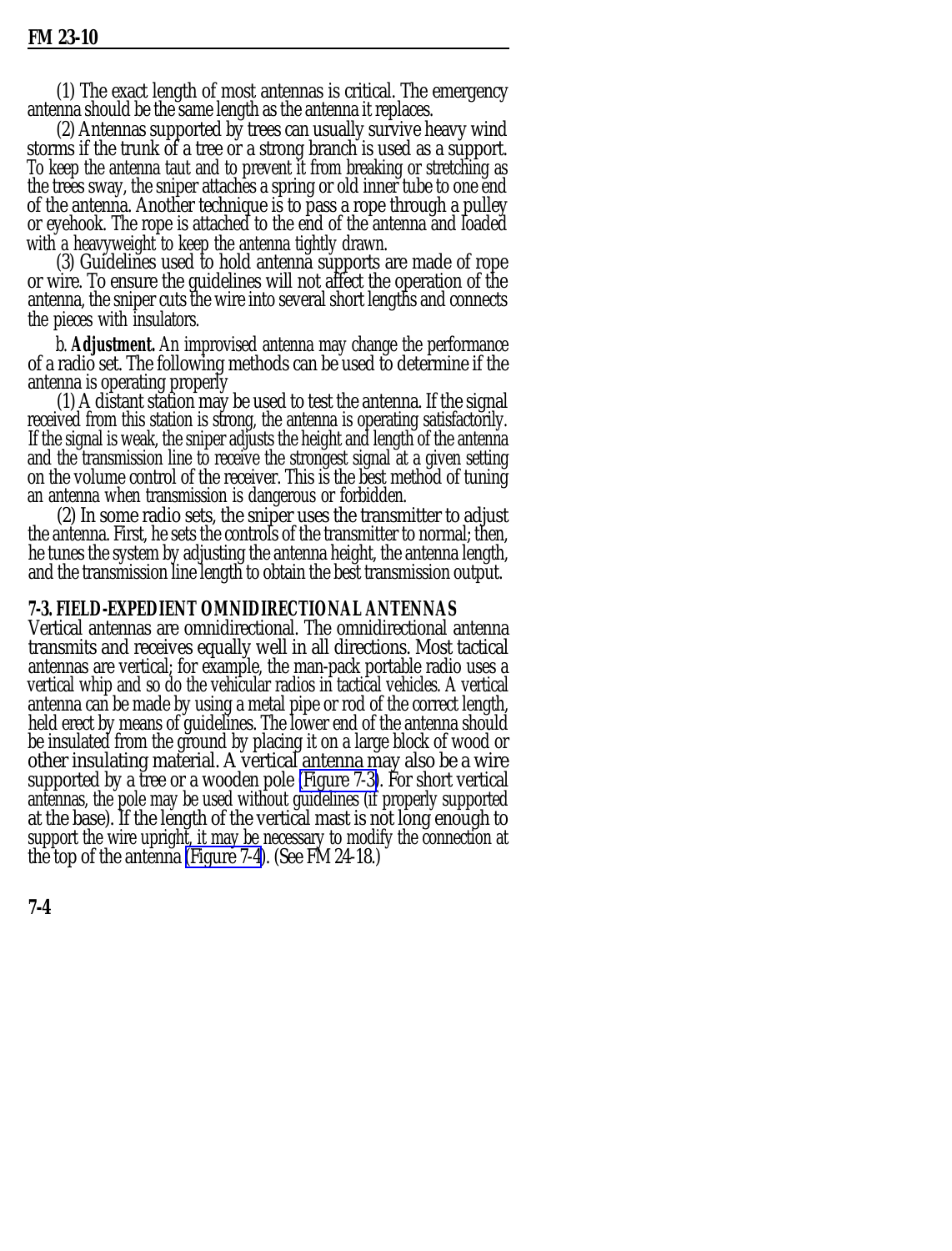<span id="page-4-0"></span>

Figure 7-4. Additional means of supporting vertical wire antennas.

**GROUND STAKE** 

a. **End-Fed Half-Wave Antenna.** An emergency, end-fed half-wave antenna [\(Figure 7-5,](#page-5-0) page 7-6) can be constructed from available materials such as field wire, rope, and wooden insulators. The electrical length of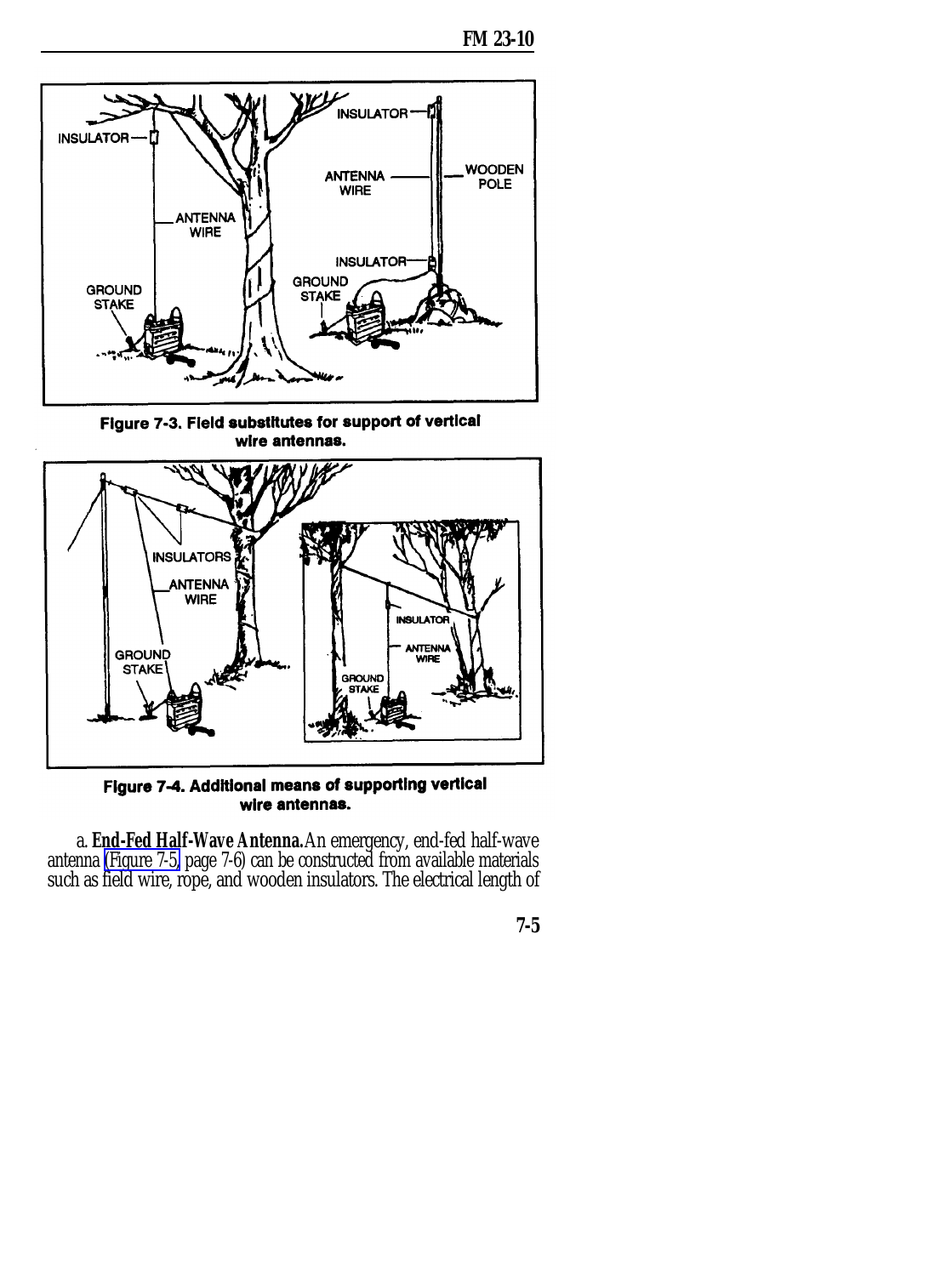<span id="page-5-0"></span>this antenna is measured from the antenna terminal on the radio set to the far end of the antenna. The best performance can be obtained by constructing the antenna longer than necessary and then shortening it, as required, until the best results are obtained. The ground terminal of the radio set should be connected to a good earth ground for this antenna to function efficiently.



Figure 7-5. End-fed half-wave antenna.

b. **Center-Fed Doublet Antenna.** The center-fed doublet is a half-wave antenna consisting of two quarter wavelength sections on each side of the center [\(Figure 7-6\)](#page-6-0). Doublet antennas are directional broadside to their length, which makes the vertical doublet antenna omnidirectional. This is because the radiation pattern is doughnut-shaped and bidirectional.

**7-6**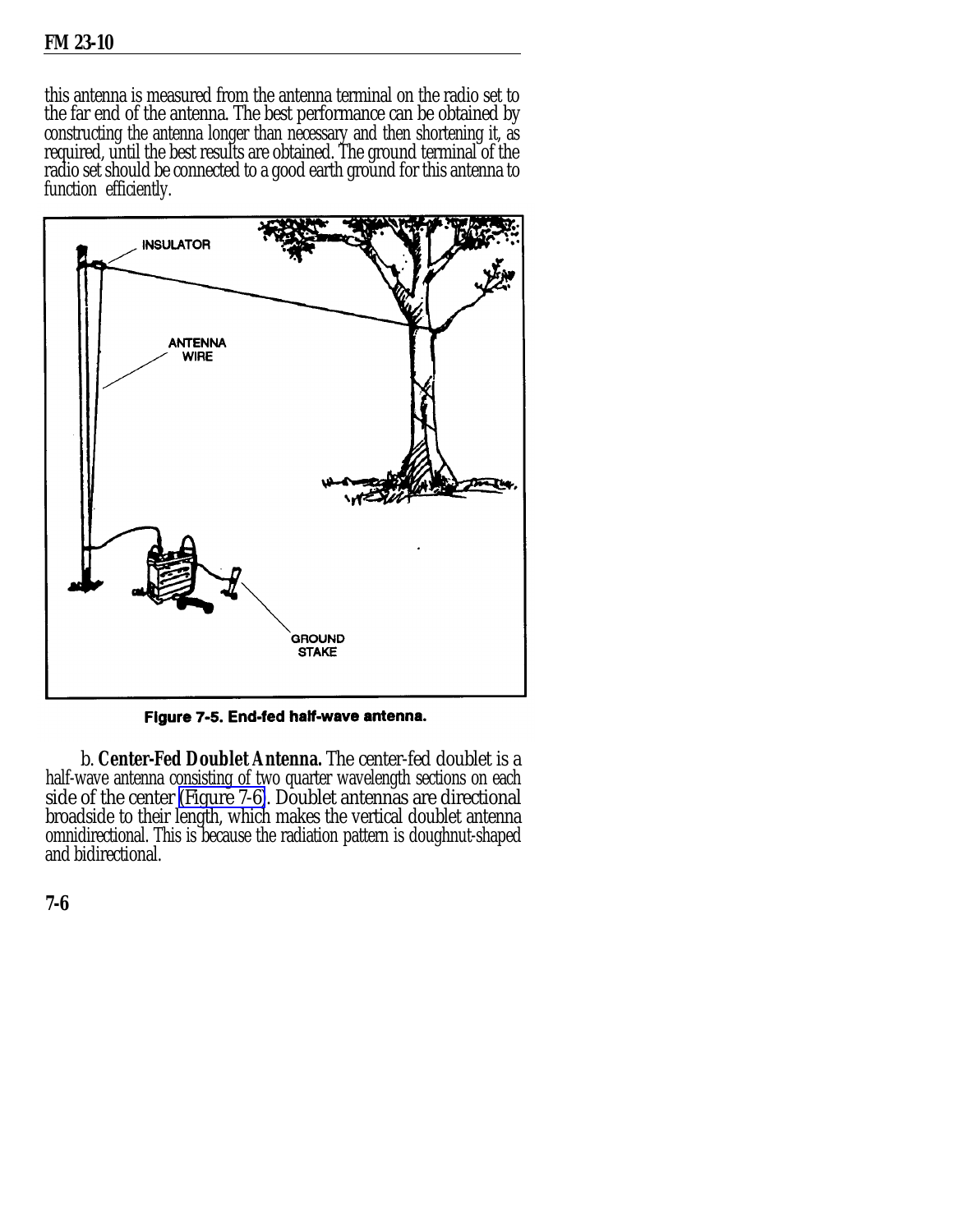<span id="page-6-0"></span>

Figure 7-6, Center-fed half-wave doublet antenna.

(1) Compute the length of a half-wave antenna by using the formula in [paragraph 7-5.](#page-11-0) Cut the wires as close as possible to the correct length; this is very important.

(2) Uses transmission line for conducting electrical energy from one point to another and for transferring the output of a transmitter to an antenna. Although it is possible to connect an antenna directly to a transmitter, the antenna is usually located some distance away.

(3) Support center-fed half-wave FM antennas entirely with pieces of wood. (A horizontal antenna of this type is shown in A, [Figure 7-7,](#page-7-0) page 7-8, and a vertical antenna in B[, Figure 7-7.\)](#page-7-0) Rotate these antennas to any position to obtain the best performance.

(a) If the antenna is erected vertically, bring out the transmission line horizontally from the antenna for a distance equal to at least one-half of the antenna's length before it is dropped down to the radio set.

(b) The half-wave antenna is used with FM radios [\(Figure 7-8,](#page-7-0) page 7-8). It is effective in heavily wooded areas to increase the range of portable radios. Connect the top guidelines to a limb or pass it over the limb and connect it to the tree trunk or a stake.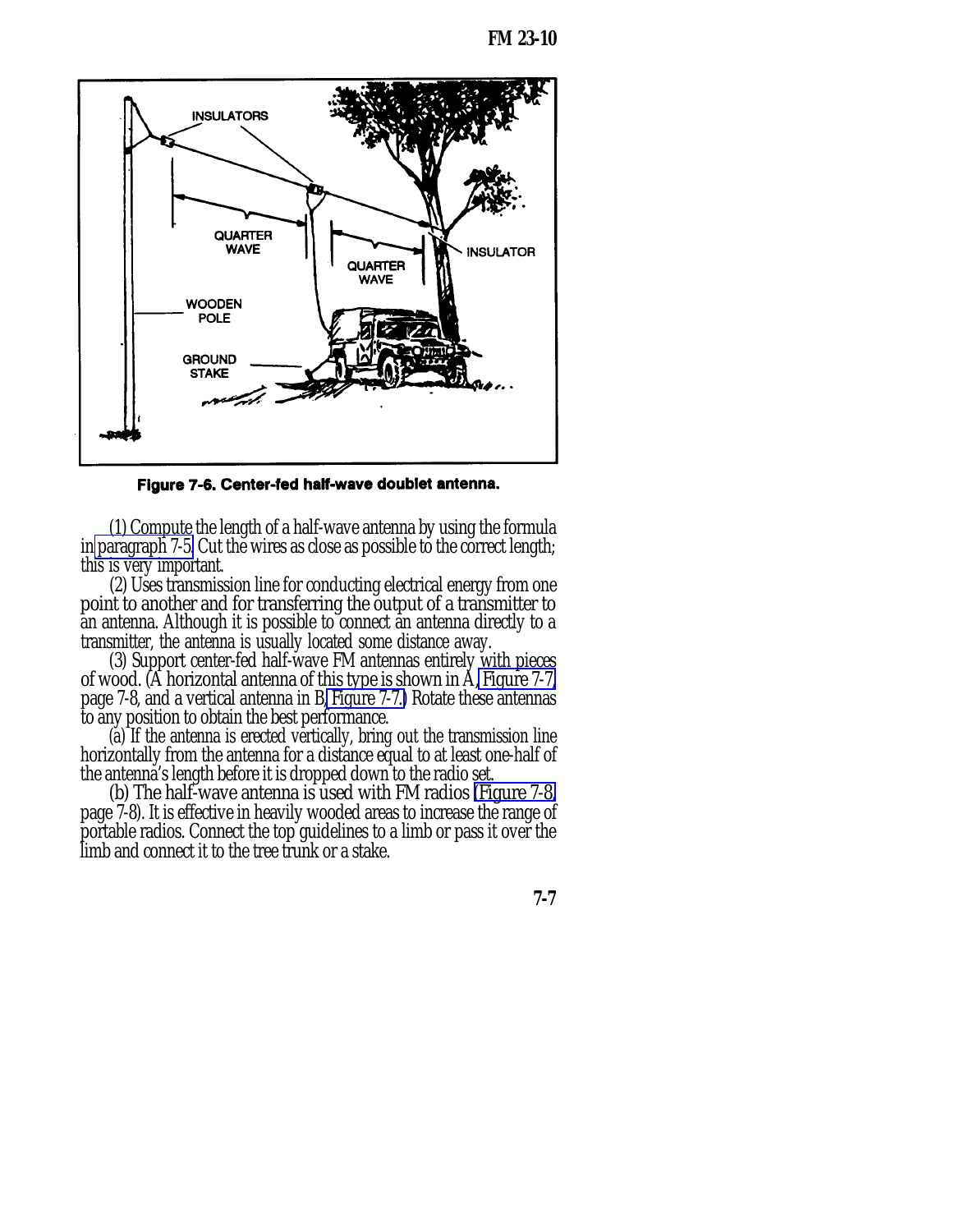<span id="page-7-0"></span>

Figure 7-7. Center-fed half-wave antenna, supported.



Figure 7-8. Improvised vertical half-wave antenna.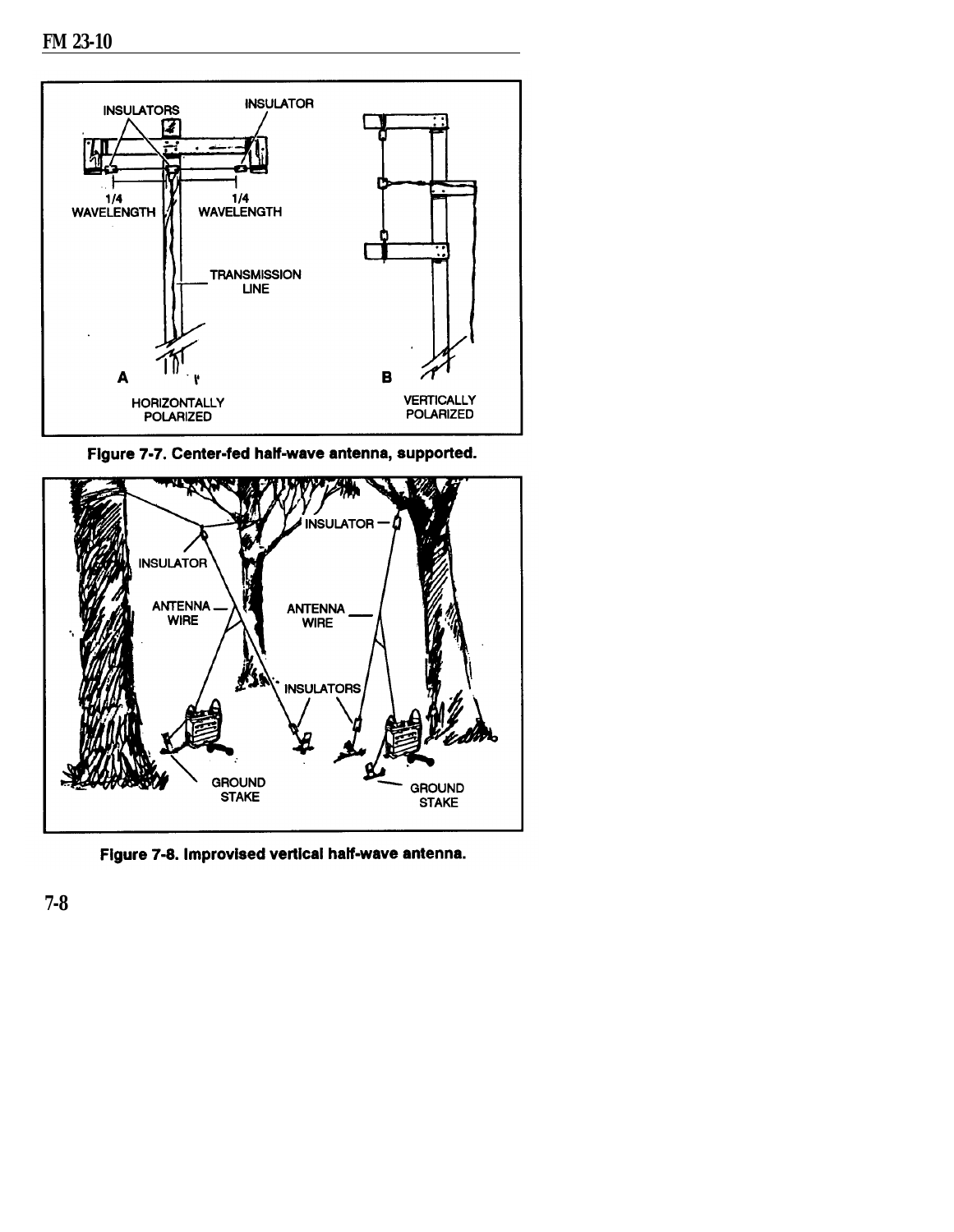## **7-4. FIELD-EXPEDIENT DIRECTIONAL ANTENNAS**

The vertical half-rhombic antenna (Figure 7-9) and the long-wire antenna (Figure 7-10) are two field-expedient directional antennas. These antennas consist of a single wire, preferably two or more wavelengths long, supported on poles at a height of 3 to 7 meters (10 to 20 feet) above the ground. The antennas will, however, operate satisfactorily as low as 1 meter (about 3 feet) above the ground—the radiation pattern is directional. The antennas are used mainly for either transmitting or receiving high-frequency signals.



Flaure 7-9, Verticle half-rhombic antenna.



Figure 7-10. Long-wire antenna.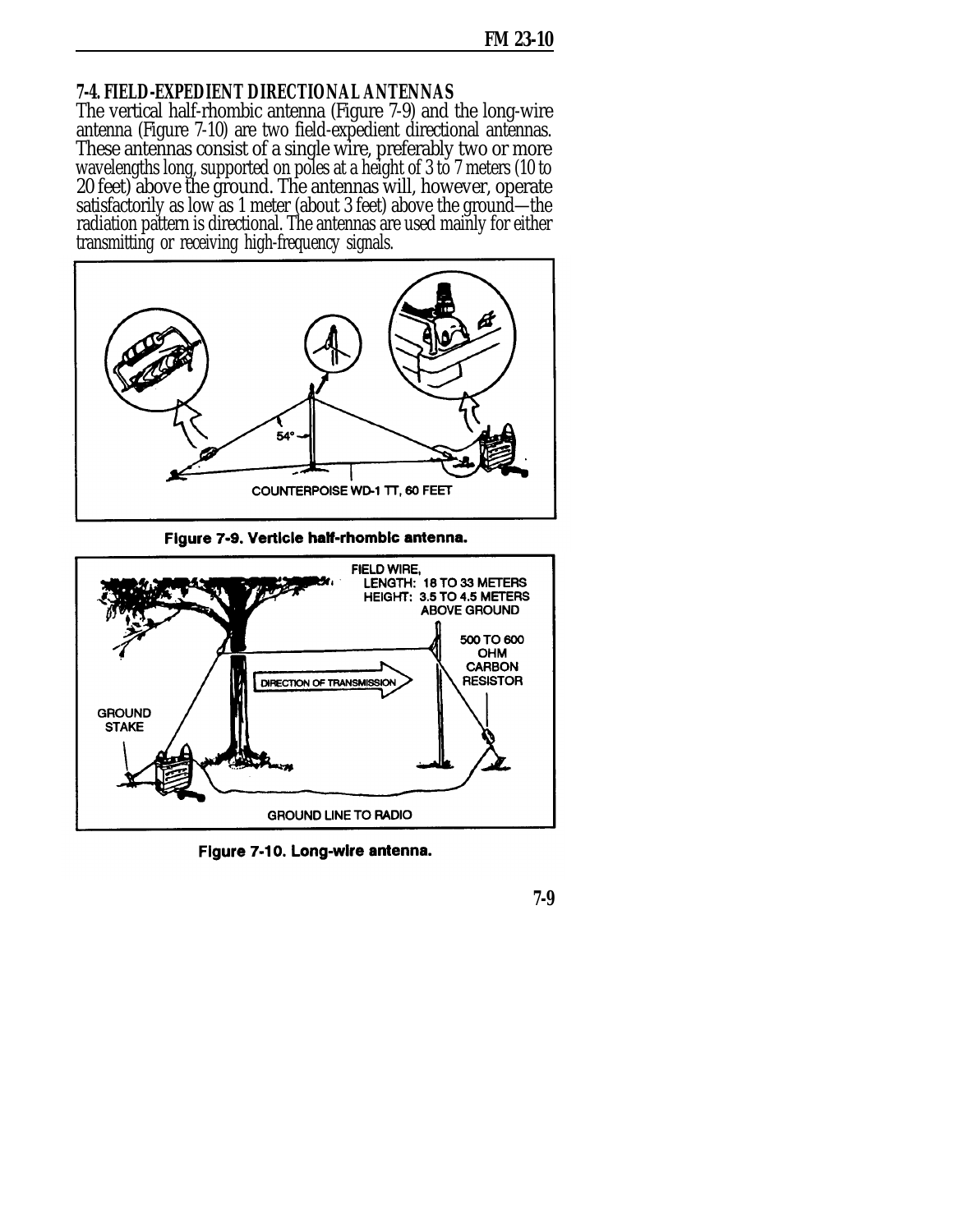a. The V antenna (Figure 7-11) is another field-expedient directional antenna. It consists of two wires forming a V with the open area of the V pointing toward the desired direction of transmission or reception. To make construction easier, the legs should slope downward from the apex of the V; this is called a *sloping-V antenna* [\(Figure 7-12\).](#page-10-0) The angle between the legs varies with the length of the legs to achieve maximum performance. (to determine the angle and the length of the legs, use the table in [Table 7-l.\)](#page-10-0)

b. When the antenna is used with more than one frequency or wavelength, use an apex angle that is midway between the extreme angles determined by the chart. To make the antenna radiate in only one direction, add noninductive terminating resistors from the end of each leg (not at the apex) to ground. (See TM 11-666.)



Figure 7-11. V antenna.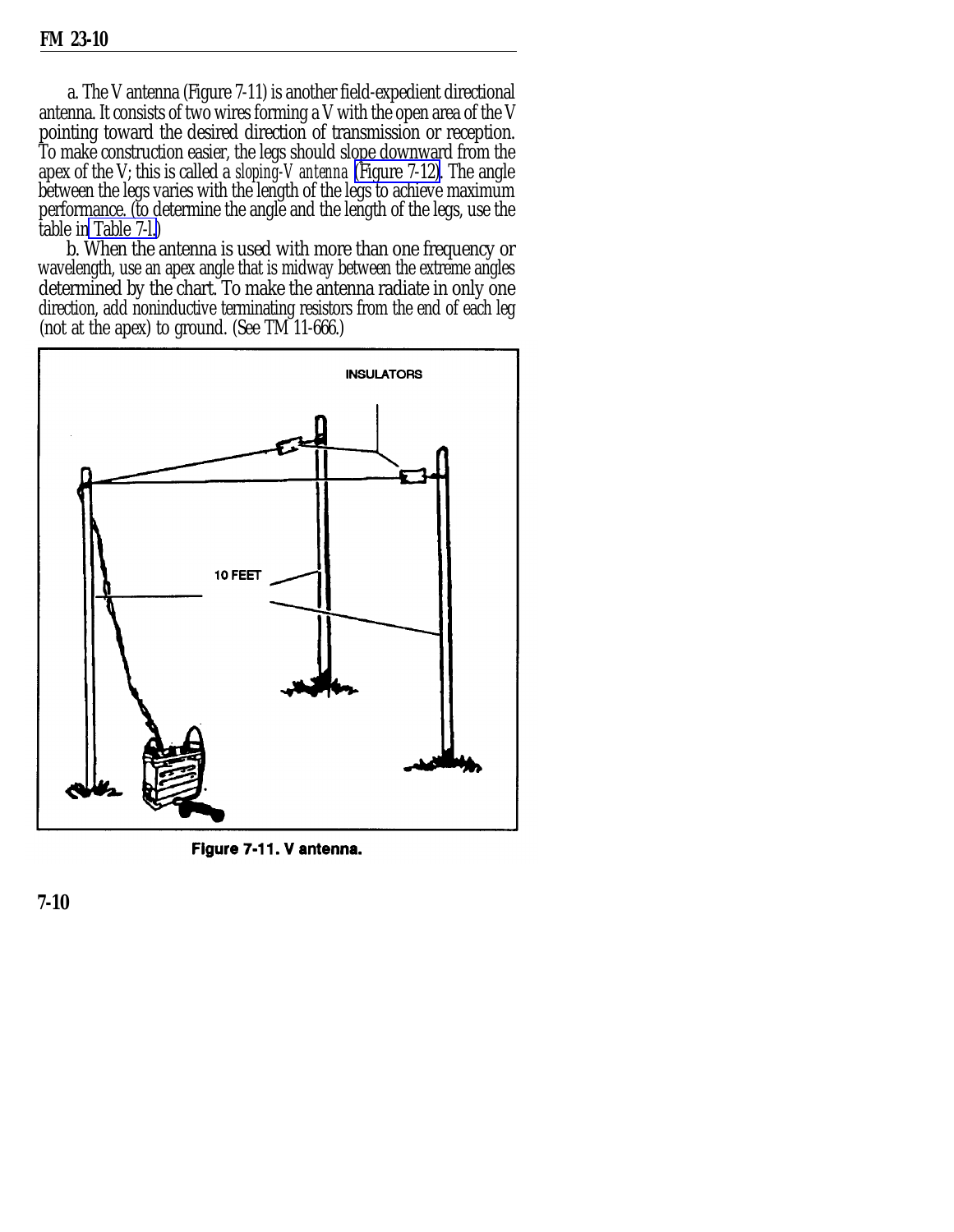<span id="page-10-0"></span>

Figure 7-12. Sloping-V antenna.

| <b>ANTENNA LENGTH</b><br>(wavelength) | <b>OPTIMUM APEX ANGLE</b><br>(degrees) |
|---------------------------------------|----------------------------------------|
|                                       | 90                                     |
| 2                                     | 70                                     |
| з                                     | 58                                     |
| 4                                     | 50                                     |
| 6                                     | 40                                     |
| 8                                     | 35                                     |
| 10                                    | 33                                     |

Table 7-1. Leg angle for V antennas.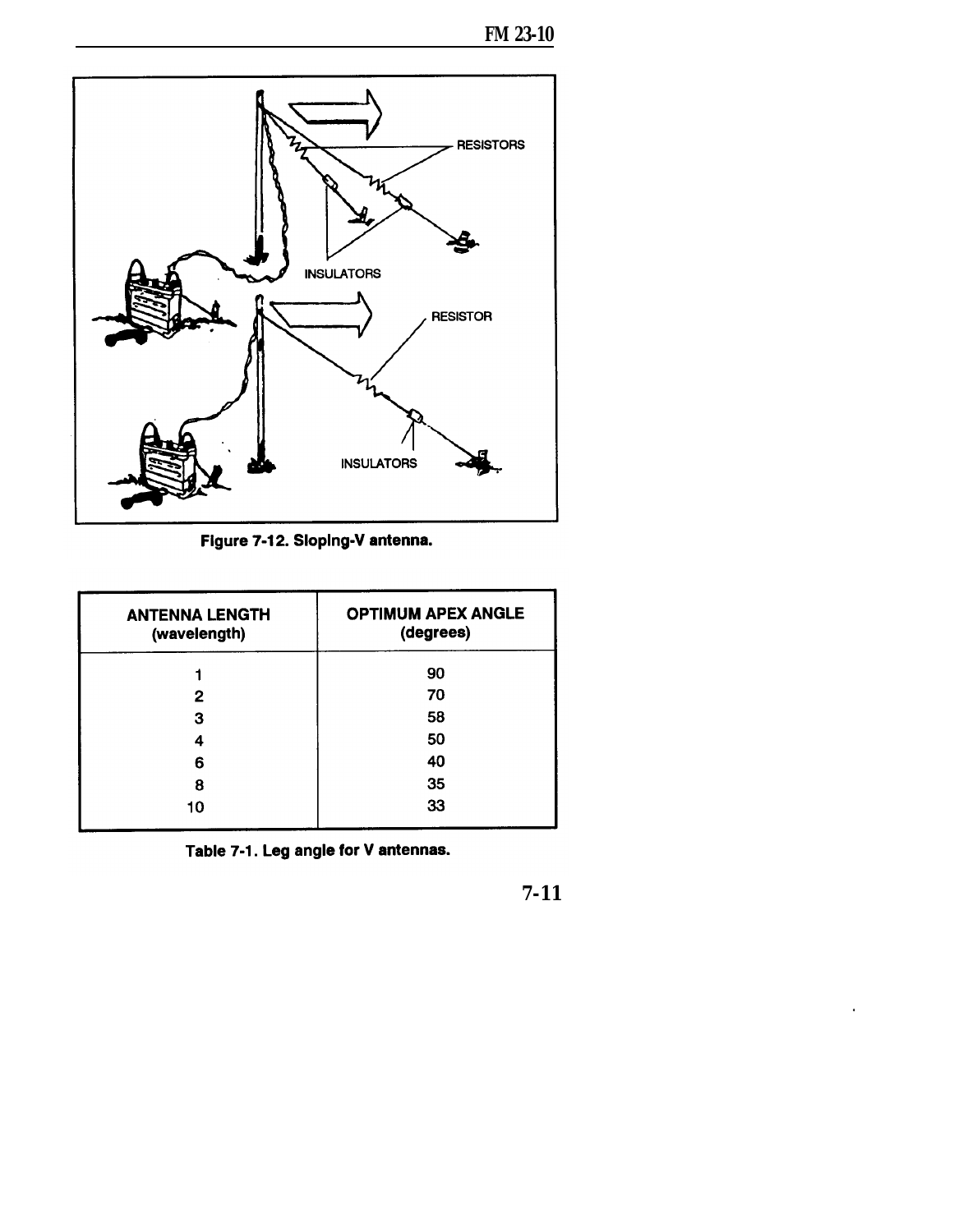### <span id="page-11-0"></span>**7-5. ANTENNA LENGTH**

The length of an antenna must be considered in two ways: both a physical and an electrical length. These two lengths are never the same. The reduced velocity of the wave on the antenna and a capacitive effect (known as end effect) make the antenna seem longer electrically than it is physically. The contributing factors are the ratio of the diameter of the antenna to its length and the capacitive effect of terminal equipment, such as insulators and clamps, used to support the antenna.

a. To calculate the physical length of an antenna, use a correction of 0.95 for frequencies between 3.0 and 50.0 MHz The figures given below are for a half-wave antenna.

Length (meters) = 
$$
\frac{150 \times 0.95}{\text{Frequency in MHz}} = \frac{142.5}{\text{Frequency in MHz}}
$$
  
Length (feet) = 
$$
\frac{492 \times 0.95}{\text{Frequency in MHz}} = \frac{468}{\text{Frequency in MHz}}
$$

b. Use the following formula to calculate the length of a long-wire antenna (one wavelength or longer) for harmonic operation:

Length (meters) = 
$$
150 \text{ (N-0.05)}
$$
  
Frequency in MHz

Length (feet) =  $492$  (N-0.05) Frequency in MHz

N equals the number of half-wavelengths in the total length of the antenna. For example, if the number of half-wavelengths is 3 and the frequency in MHz is 7, then—

Length (meters) = 
$$
\frac{150(N-0.05)}{\text{Frequency in MHz}} = \frac{1}{50(3-0.05)} = 7
$$

$$
\frac{150 \text{ X } 2.95}{7} = \frac{442.50 = 63.2 \text{ meters}}{7}
$$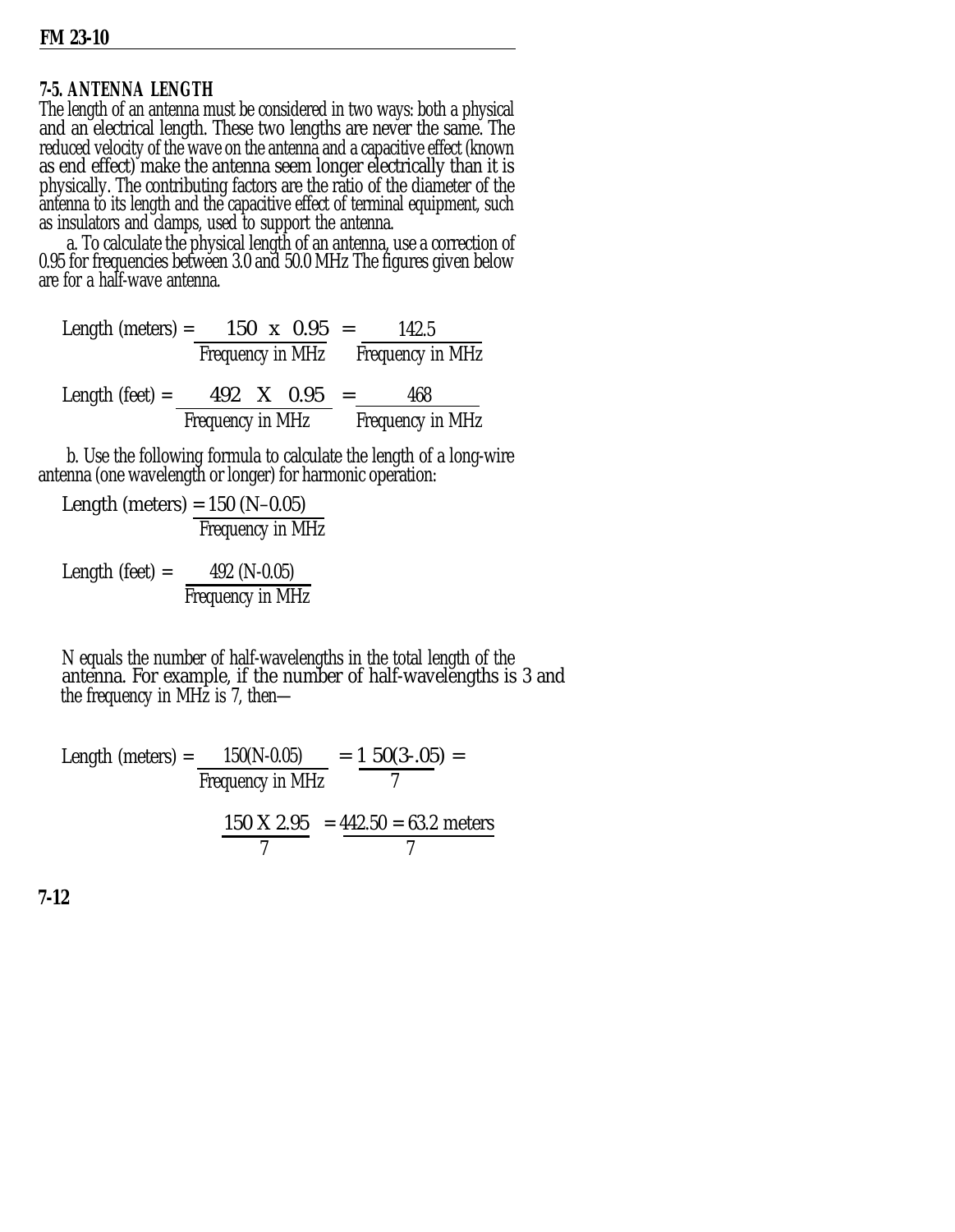# **7-6. ANTENNA ORIENTATION**

If the azimuth of the radio path is not provided, the azimuth should be determined by the best available means. The accuracy required in determining the azimuth of the path depends on the radiation pattern of the directional antenna. In transportable operation, the rhombic and V antennas may have such a narrow beam as to require great accuracy in azimuth determination. The antenna should be erected for the correct azimuth. Great accuracy is not required in erecting broad-beam antennas. Unless a line of known azimuth is available at the site, the direction of the path is best determined by a magnetic compass.

## **7-7. IMPROVEMENT OF MARGINAL COMMUNICATIONS**

Under certain situations, it may not be feasible to orient directional antennas to the correct azimuth of the desired radio path. As a result, marginal communications may suffer. To improve marginal communications, the following procedure can be used:

a. Check, tighten, and tape cable couplings and connections.

b. Return all transmitters and receivers in the circuit.

c. Ensure antennas are adjusted for the proper operating frequency.

d. Change the heights of antennas.

e. Move the antenna a short distance away and in different locations from its original location.

# **Section II**

# **RADIO OPERATIONS UNDER UNUSUAL CONDITIONS**

The possibility of being deployed to different parts of the world presents many problems for the sniper team due to extremes in climate and terrain. This section informs the sniper team of these common problems and possible solutions to eliminate or reduce adverse effects.

# **7-8. ARCTIC AREAS**

Single-channel radio equipment has certain capabilities and limitations that must be carefully considered when operating in cold areas. However, in spite of limitations, radio is the normal means of communications in such areas. One of the most important capabilities of the radio in Arctic-like areas is its versatility. Man-packed radios can be carried to any point accessible by foot or aircraft. A limitation on radio communications that radio operators must expect in extremely cold areas is interference by ionospheric disturbances. These disturbances, known as ionospheric storms, have a definite degrading effect on skywave propagation. Moreover, either the storms or the auroral (such as northern lights) activity can cause complete failure of radio communications. Some frequencies may be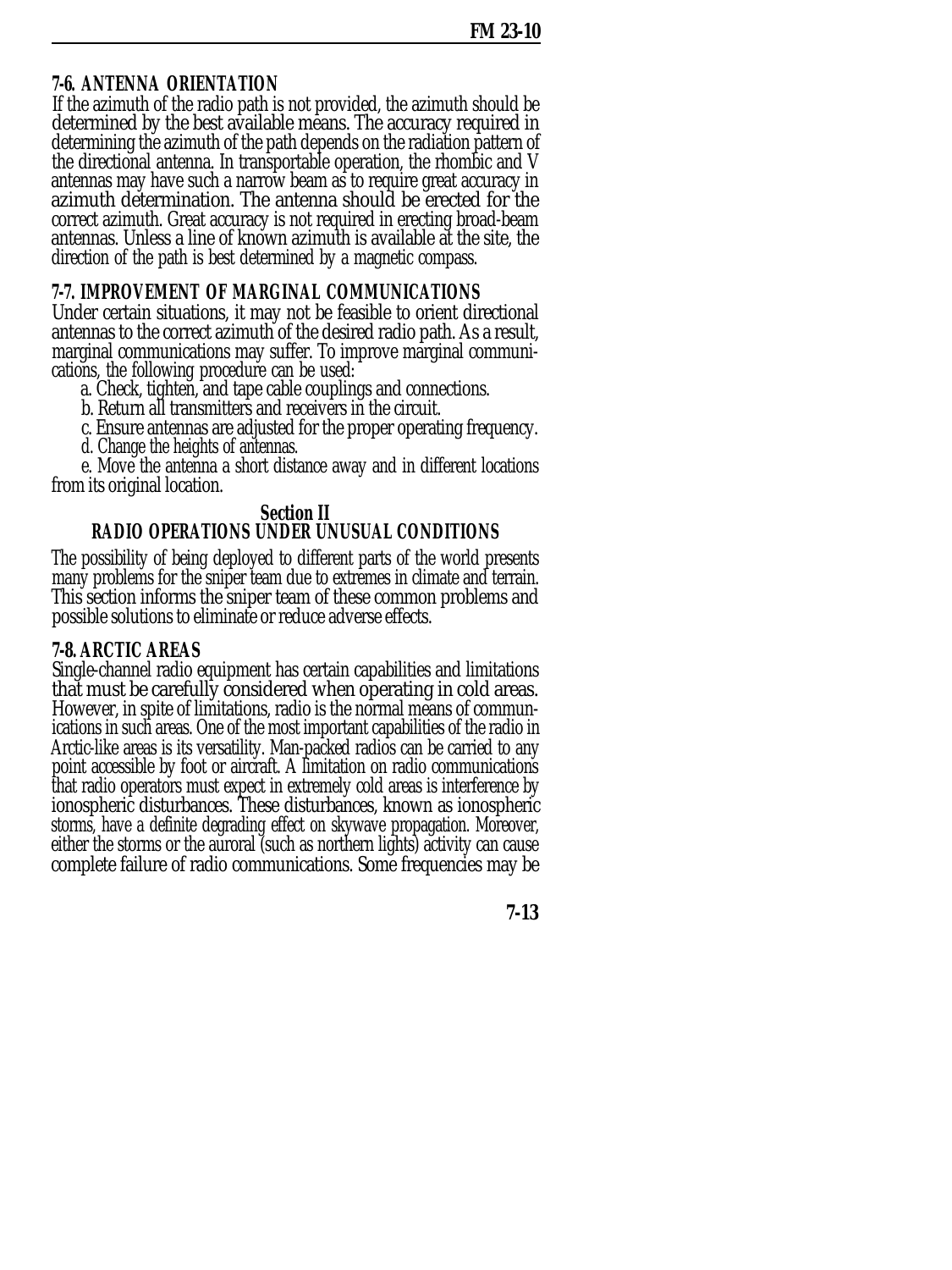blocked completely by static for extended periods during storm activity. Fading, caused by changes in the density and height of the ionosphere, can also occur and may last from minutes to weeks. The occurrence of these disturbances is difficult to predict. When they occur, the use of alternate frequencies and a greater reliance on FM or other means of communications are required.

a. **Antenna Installation.** Antenna installation in Arctic-like areas presents no serious problems. However, installing some antennas may take longer because of adverse working conditions. Some suggestions for installing antennas in extremely cold areas areas follows:

(1) Antenna cables must be handled carefully since they become brittle in low temperatures.

(2) Whenever possible, antenna cables should be constructed overhead to prevent damage from heavy snow and frost. Nylon rope guidelines, if available, should be used in preference to cotton or hemp because nylon ropes do not readily absorb moisture and are less likely to freeze and break.

(3) An antenna should have extra guidelines, supports, and anchor stakes to strengthen it to withstand heavy ice and wind.

(4) Some radios (usually older generation radios) adjusted to a specific frequency in a relatively warm place may drift off frequency when exposed to extreme cold. Low battery voltage can also cause frequency drift. When possible, a radio should warmup several minutes before placing it into operation. Since extreme cold tends to lower output voltage of a dry battery, warming the battery with body heat before operating the radio set can reduce frequency drift.

(5) Flakes or pellets of highly electrically charged snow is sometimes experienced in northern regions. When these particles strike the antenna, the resulting electrical discharge causes a high-pitched static roar that can blanket all frequencies. To overcome this static, antenna elements can be covered with polystyrene tape and shellac.

b. **Maintenance Improvement in Arctic Areas.** The maintenance of radio equipment in extreme cold presents many problems. Radio sets must be protected from blowing snow since snow will freeze to dials and knobs and blow into the wiring to cause shorts and grounds. Cords must be handled carefully as they may lose their flexibility in extreme cold. All radio equipment must be properly winterized. The appropriate technical manual should be checked for winterization procedures. Some suggestions for maintenance in Arctic areas include:

(1) *Batteries.* The effect of cold weather conditions on wet and dry cell batteries depends on the following factors: the type and kind of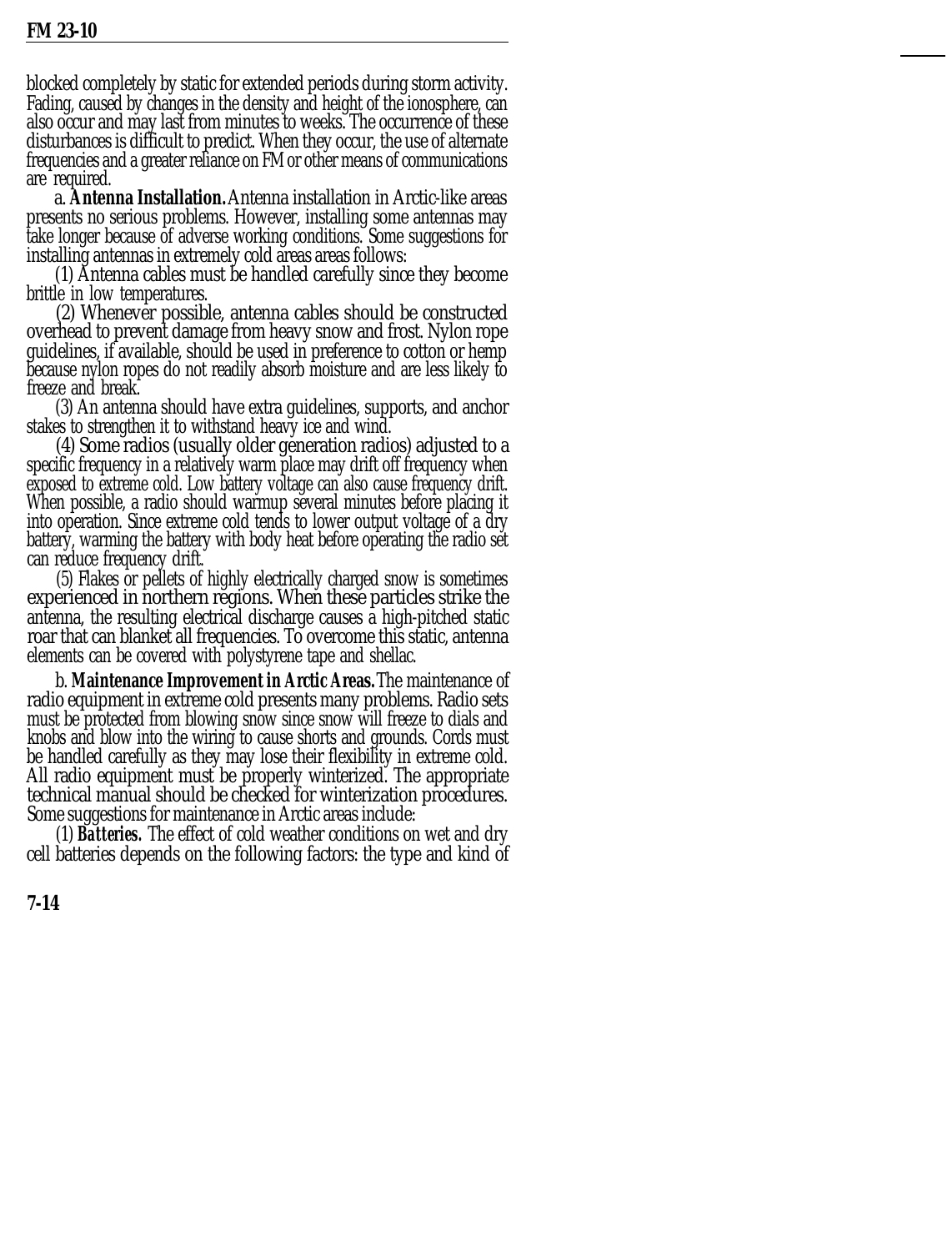battery, the load on the battery, the specific use of the battery, and the degree of exposure to cold temperatures.

(2) *Winterization.* The radio set technical manual should rechecked for special precautions for operation in extremely cold climates. For example, normal lubricants may solidify and cause damage or malfunctions. They must be replaced with the recommended Arctic lubricants.

(3) *Microphone.* Moisture from the sniper's breath may freeze on the perforated cover plate of his microphone. Standard microphone covers can be used to prevent this. If standard covers are not available, a suitable cover can be improvised from rubber or cellophane membranes or from rayon or nylon cloth.

(4) *Breathing and sweating.* A radio set generates heat when it is operated. When turned off, the air inside the radio set cools and contracts, and draws cold air into the set from the outside. This is called *breathing.* When a radio breathes and the still-hot parts come in contact with subzero air, the glass, plastic, and ceramic parts of the set may cool too rapidly and break. When cold equipment is brought suddenly into contact with warm air, moisture condenses on the equipment parts. This is called *sweating.* Before cold equipment is brought into a heated area, it should be wrapped in a blanket or parka to ensure that it warms gradually to reduce sweating. Equipment must be thoroughly dry before it is taken into the cold air or the moisture will freeze.

### **7-9. JUNGLE AREAS**

Radio communications in jungle areas must be carefully planned, because the dense jungle growth reduces the range of radio transmission. However, since single-channel radio can be deployed in many configurations, especially man-packed, it is a valuable communications asset. The capabilities and limitations of single-channel radio must be carefully considered when used by forces in a jungle environment. The mobility and various configurations in which a single-channel radio can be deployed are its main advantages in jungle areas. Limitations on radio communications in jungle areas are due to the climate and the density of jungle growth. The hot and humid climate increases maintenance problems of keeping the equipment operable. Thick jungle growth acts as a vertically polarized absorbing screen for radio frequency energy that, in effect, reduces transmission range. Therefore, increased emphasis on maintenance and antenna siting is a must when operating in jungle areas.

a. **Jungle Operational Techniques.** The main problem in establishing radio communications in jungle areas is the siting of the antenna.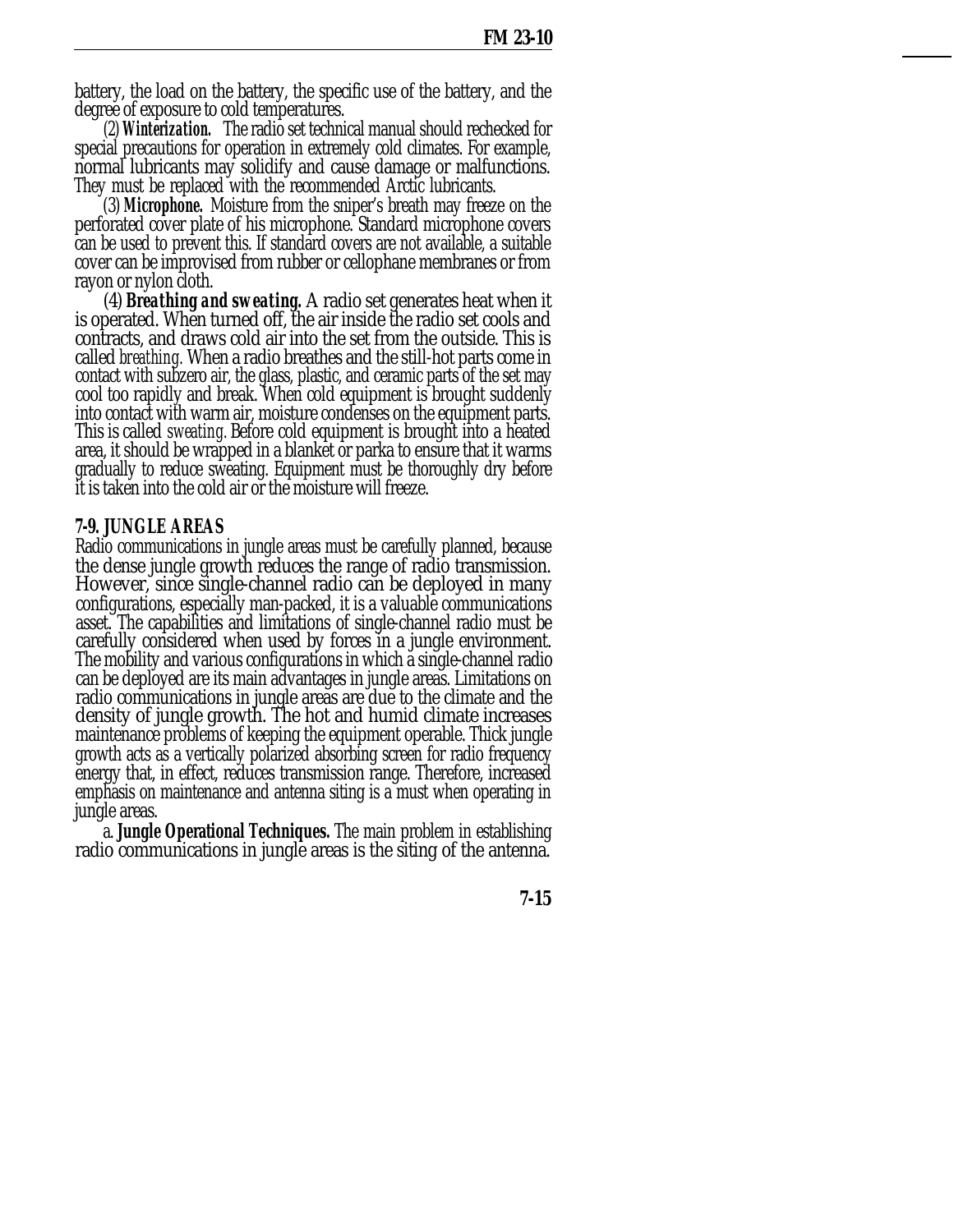The following techniques can be applied to improve communications in the jungle:

(1) Locate antennas in clearings on the edge farthest from the distant station and as high as possible.

(2) Keep antenna cables and connectors off the ground to lessen the effects of moisture, fungus, and insects. This also applies to all power and telephone cables.

(3) Use complete antenna systems, such as ground planes and dipoles, for more effect than fractional wavelength whip antennas.

(4) Clear vegetation from antenna sites. If an antenna touches any foliage, especially wet foliage, the signal will be grounded.

(5) When wet, vegetation acts like a vertically polarized screen and absorbs much of a vertically polarized signal. Use horizontally polarized antennas in preference to vertically polarized antennas.

b. **Maintenance Improvement in the Jungle.** Due to moisture and fungus, the maintenance of radio sets in tropical climates is more difficult than intemperate climates The high relative humidity causes condensation to form on the equipment and encourages the growth of fungus. Operators and maintenance personnel should check appropriate technical manuals for special maintenance requirements. Some techniques for improving maintenance in jungle areas follow:

(1) Keep the equipment as dry as possible and in lighted areas to retard fungus growth.

(2) Clear all air vents of obstructions so air can circulate to cool and dry the equipment.

(3) Keep connectors, cables, and bare metal parts as free of fungus growth as possible.

(4) Use moisture and fungus-proofing paint to protect equipment after repairs are made or when equipment is damaged or scratched.

c. **Expedient Antennas.** Sniper teams can improve their ability to communicate in the jungle by using expedient antennas. While moving, the team is usually restricted to using the short and long antennas that come with the radios. However, when not moving, snipers can use these expedient antennas to broadcast farther and to receive more clearly. However, an antenna that is not "tuned" or "cut" to the operating frequency is not as effective as the whips that are supplied with the radio. Circuits inside the radio "load" the whips properly so that they are "tuned" to give the greatest output. Whips are not as effective as a tuned doublet or tuned ground plane (namely RC 292-type), but the doublet or ground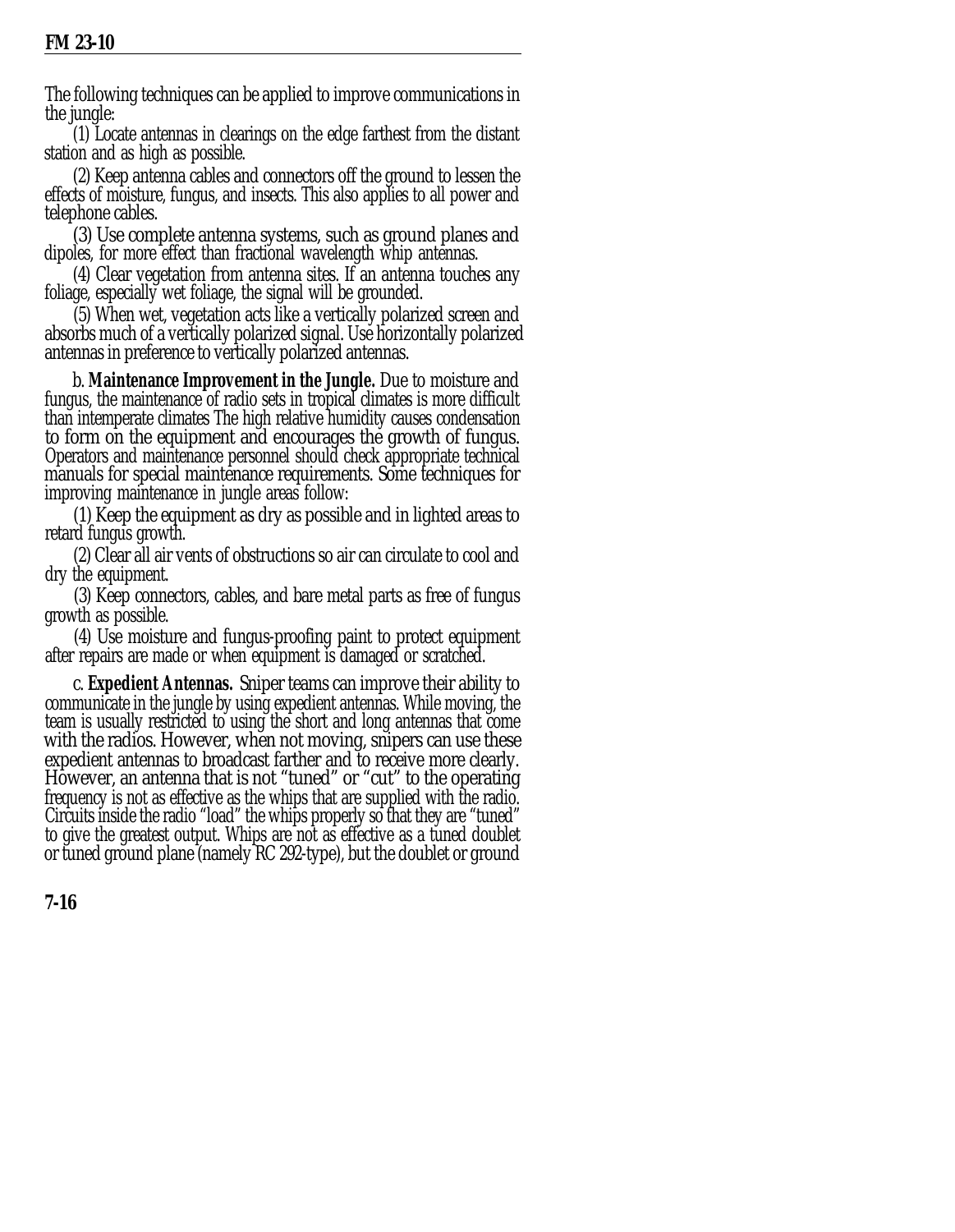<span id="page-16-0"></span>plane must be tuned to the operating frequency. This is especially critical with low-power radios such as the AN/PRC-77.

(1) *Expedient 292-type antenna.* The expedient 292-type antenna was developed for use in the jungle and, if used properly, can increase the team's ability to communicate. In its entirety, the antenna is bulky, heavy, and not acceptable for sniper team operations. The team can, however, carry only the mast head and antenna sections, mounting these on wood poles or hanging them from trees; or, the team can make a complete expedient 292-type antenna [\(Figure 7-13,](#page-17-0) page 7-18), using WD-1, wire, and other readily available material. The team can also use almost any plastic, glass, or rubber objects for insulators. Dry wood is acceptable when nothing else is available. (See [Figure 7-2](#page-2-0) for types of insulators that may be used.) The following describes how to make this antenna:

(a) Use the quick-reference table [\(Table 7-2,](#page-18-0) page 7-19) to determine the length of the elements (one radiating and three ground planes) for the frequency that will be used. Cut these elements (A[, Figure 7-13,](#page-17-0) page 7-18) from WD-1 field wire (or similar wire). Cut spacing sticks (B, [Figure 7-13](#page-17-0)) the same length. Place the ends of the sticks together to form a triangle and tie the ends with wire, tape, or rope. Attach an insulator to each corner. Attach a ground-plane wire to each insulator. Bring the other ends of the ground-plane wires together, attach them to an insulator (C, [Figure 7-13,](#page-17-0) page 7-18), and tie securely. Strip about 3 inches of insulation from each wire and twist them together.

(b) Tie one end of the radiating element wire to the other side of insulator C and the other end to another insulator (D, [Figure 7-13\)](#page-17-0). Strip about 3 inches of insulation from the radiating element at insulator C.

(c) Cut enough WD-1 field wire to reach from the proposed location of the antenna to the radio set. Keep this line as short as possible, because excess length reduces the efficiency of the system. Tie a knot at each end to identify it as the "hot" lead. Remove insulation from the "hot" wire and tie it to the radiating element wire at insulator C. Remove insulation from the other wire and attach it to the bare ground-plane element wires at insulator C. Tape all connections and do not allow the radiating element wire to touch the ground-plane wires.

(d) Attach a rope to the insulator on the free end of the radiating element and toss the rope over the branches of a tree. Pull the antenna as high as possible, keeping the lead-in routed down through the triangle. Secure the rope to hold the antenna in place.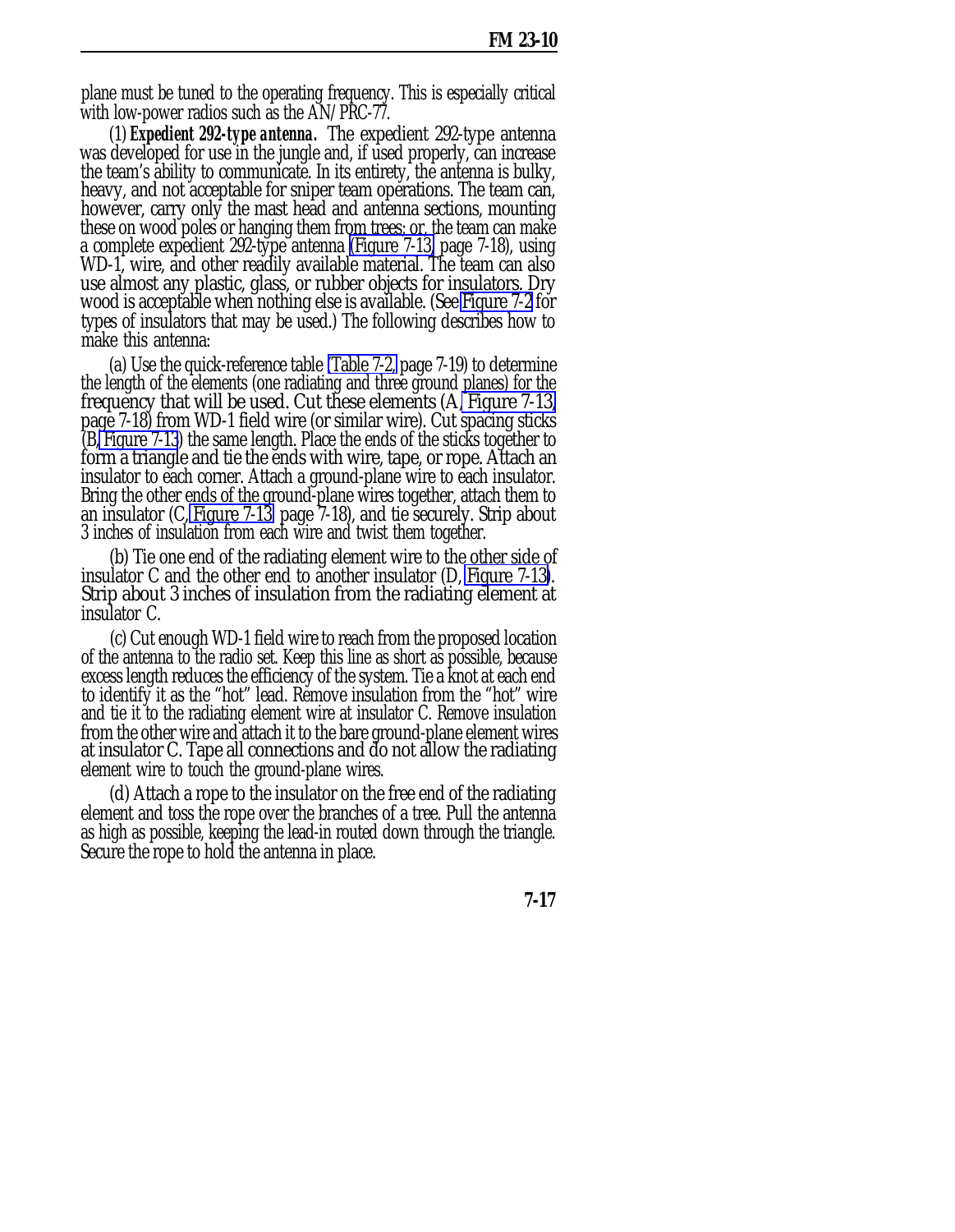<span id="page-17-0"></span>(e) At the radio set, remove about 1 inch of insulation from the "hot" lead and about 3 inches of insulation from the other wire. Attach the "hot" line to the antenna terminal (doublet connector, if so labeled). Attach the other wire to the metal case-the handle, for example. Be sure both connections are tight or secure.

(f) Set up correct frequency, turn on the set, and proceed with communications.



Flaure 7-13. Expedient 292-type antenna.

(2) *Expedient patrol antenna. This* is another antenna that is easy to carry and quick to set up [\(Figure 7-14,](#page-19-0) page 7-20). The two radiating wires are cut to the length shown in [Table 7-2](#page-18-0) for the operating frequency. For the best results, the lead-in should extend at least 1.8 meters (6 feet) at right angles (plus or minus 30 degrees) to the antenna section before dropping to the radio set. The easiest way to set up this antenna is to measure the length of the radiating elements from one end of the lead-in (WD-1) and tie a knot at that point. The two wires are separated: one is lifted vertically by a rope and insulator;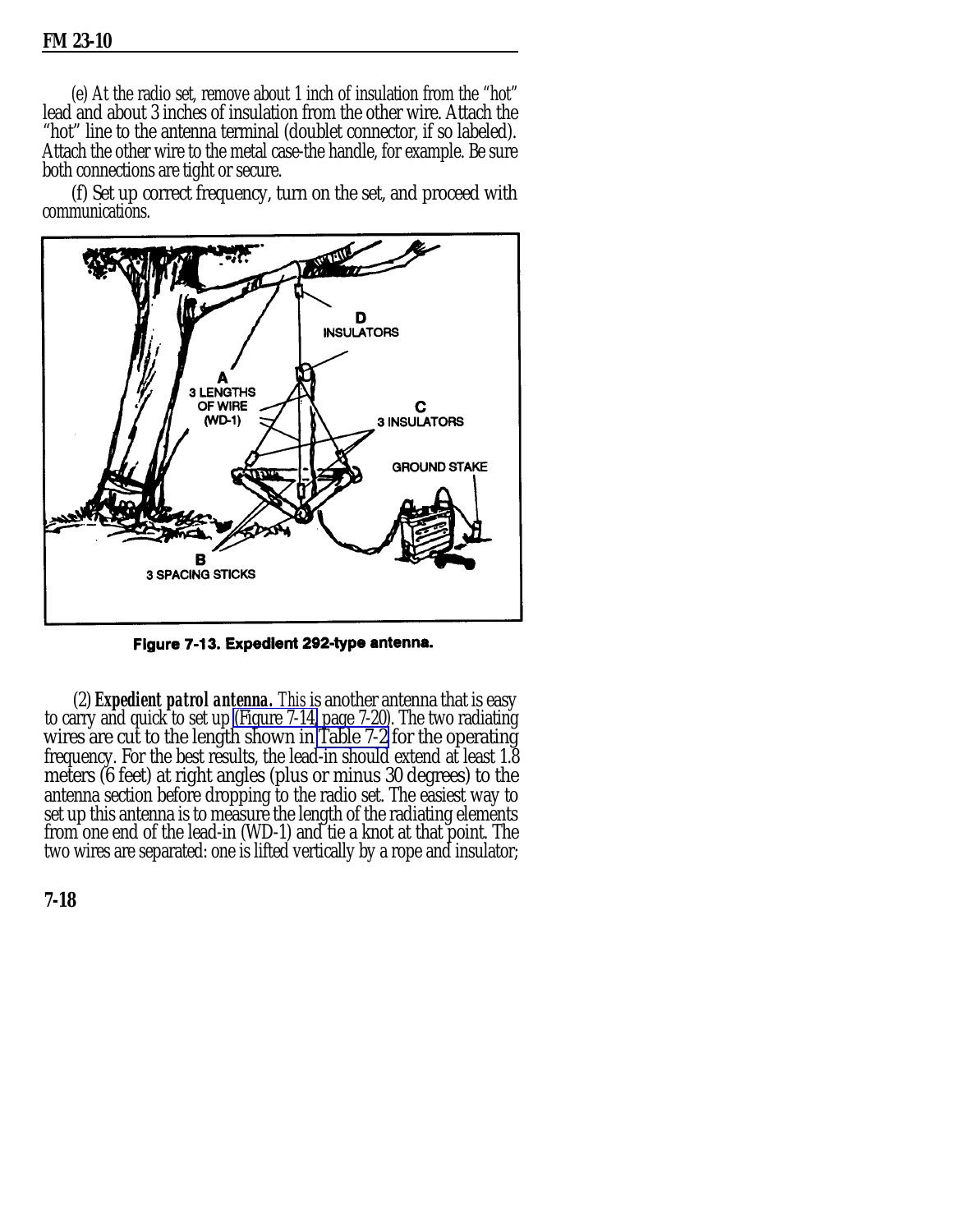<span id="page-18-0"></span>the other is held down by a rock or other weight and a rope and insulator. The antenna should be as high as possible. The other end of the lead-in is attached to the radio set as described in [paragraph 7-9c\(l\)](#page-16-0), expedient 292-type antenna.

| <b>OPERATING</b><br><b>FREQUENCY</b><br>IN MHz | ELEMENT LENGTH<br>(radiating element and<br>ground-plane elements) |
|------------------------------------------------|--------------------------------------------------------------------|
| $30$                                           | 2.38m $(7 ft 10 in)$                                               |
|                                                | 32 2.23m (7 ft 4 in)                                               |
| 34                                             | 2.1m (6 ft 11 in)                                                  |
|                                                | 36 1.98m (6 ft 6 in)                                               |
|                                                |                                                                    |
|                                                | 40 1.78m (5 ft 10 in)                                              |
|                                                | 43 1.66m (5 ft 5 in)                                               |
|                                                | 46 1.55m (5 ft 1 in)                                               |
|                                                | 49 1.46m (4 ft 9 in)                                               |
|                                                | 52 1.37m (4 ft 6 in)                                               |
|                                                |                                                                    |
|                                                | 58 1.23m (4 ft 0 in)                                               |
| 61                                             | 1.17m (3 ft 10 in)                                                 |
|                                                | 64 1.12m (3 ft 8 in)                                               |
|                                                |                                                                    |
|                                                |                                                                    |
|                                                | .94 $m$ (3 ft 1 in)                                                |

Table 7-2. Quick-reference chart.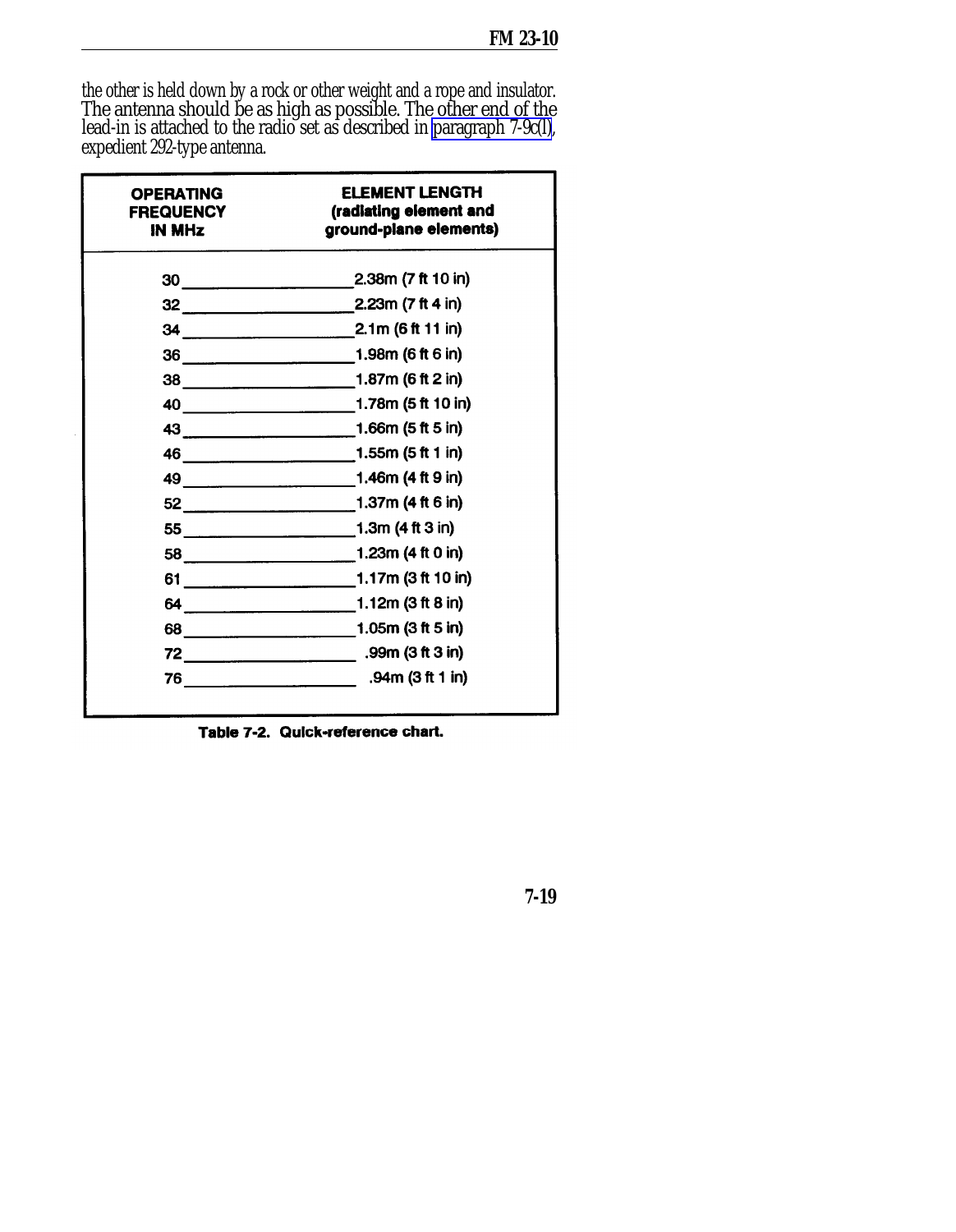<span id="page-19-0"></span>

Figure 7-14. Expedient patrol antenna.

#### **7-10. DESERT AREAS**

Radio is usually the primary means of communications in the desert. It can be employed effectively in desert climate and terrain to provide a highly mobile means of communications demanded by widely dispersed forces.

a. **Techniques for Better Operations.** For the best operation in the desert, radio antennas should be located on the highest terrain available. In the desert, transmitters using whip antennas lose one-fifth to one-third of their normal range due to the poor electrical grounding common to desert terrain. For this reason, complete antenna systems must be used such as horizontal dipoles and vertical antennas with adequate counterpoises.

b. **Equipment Considerations.** Some radios automatically switch on their second blower fan if their internal temperature rises too high. Normally, this happens only in temperate climates when the radios are transmitting. This may disturb soldiers unaccustomed to radio operation in the desert environment. Operation of the second fan, however, is quite normal. Radio frequency power amplifiers used in AM and single sideband sets may overheat and burn out. Such equipment should be turned on only when necessary (signal reception is not affected). Since the RF power amplifiers take about 90 seconds to reach the operating mode, the SOP of units using the equipment allows for delays in replying. Dust affects communications equipment such as SSB/AMRF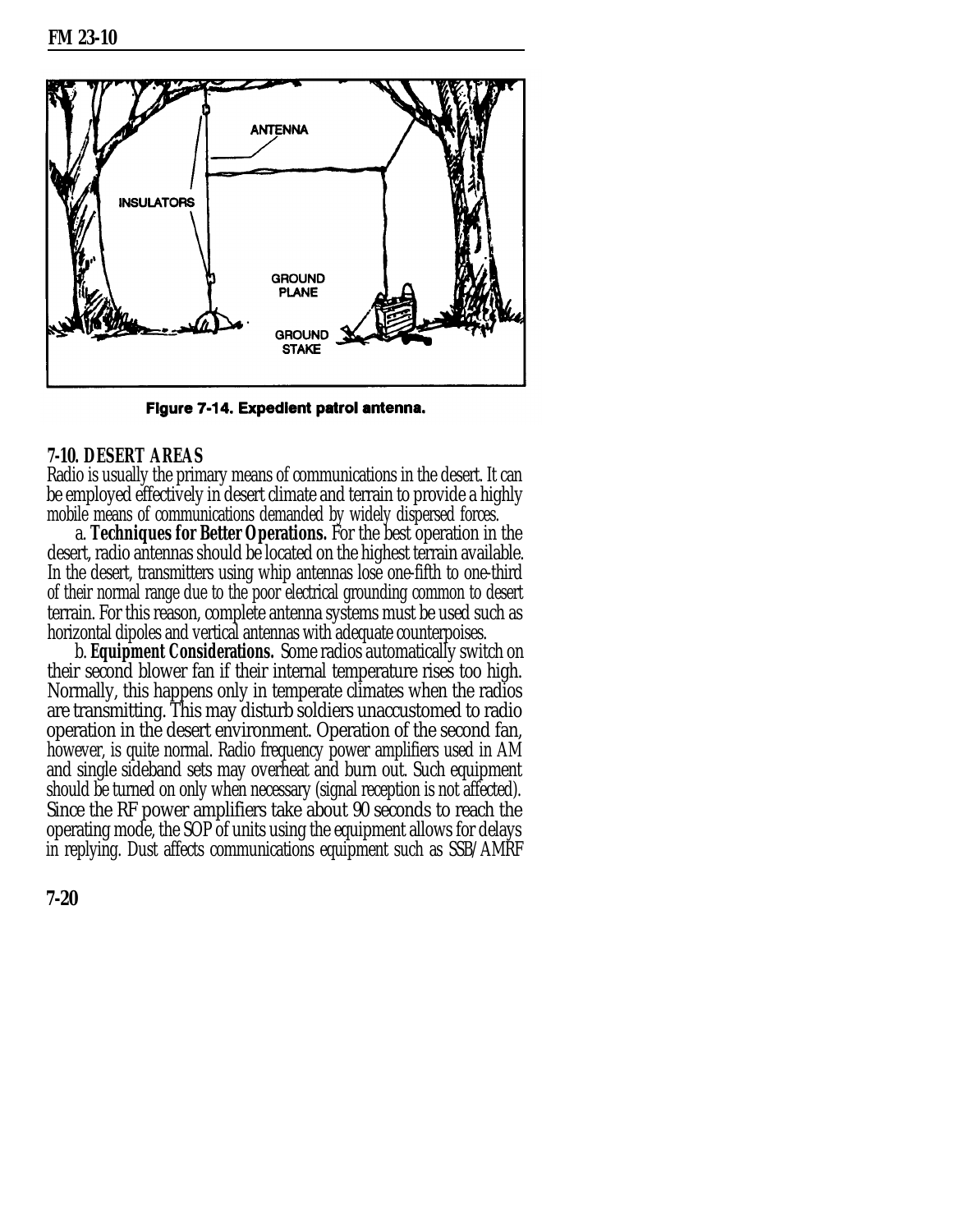power amplifiers and radio teletypewriter sets. Radio teletypewriter sets are prone to damage due to the vulnerability of the oil lubrication system, which attracts and holds dust particles. Dust covers, therefore, should be used when possible. Some receiver-transmitter units have ventilating ports and channels that can get clogged with dust. These must be checked regularly and kept clean to prevent overheating.

c. **Batteries.** Dry battery supplies must be increased, since hot weather causes batteries to fail more rapidly.

d. **Electrical Insulation.** Wind-blown sand and grit damage electrical wire insulation over time. All cables that are likely to be damaged should be protected with tape before insulation becomes worn. Sand also finds its way into parts of items, such as "spaghetti cord" plugs, either preventing electrical contact or making it impossible to join the plugs together. A brush, such as an old toothbrush, should be carried and used to clean such items before they are joined.

e. **Condensation.** In deserts with relatively high dew levels and high humidity, overnight condensation can occur wherever surfaces are cooler than the air temperature, such as metals exposed to air. This condensation can affect electrical plugs, jacks, and connectors. All connectors likely to be affected by condensation should be taped to prevent moisture from contaminating the contacts. Plugs should be dried before inserting them into equipment jacks. Excessive moisture or dew should be dried from antenna connectors to prevent arcing.

f. **Static Electricity.** Static electricity is prevalent in the desert. It is caused by many factors, one of which is wind-blown dust particles. Extremely low humidity contributes to static discharges between charged particles. Poor grounding conditions aggravate the problem. All sharp edges (tips) of antennas should be taped to reduce wind-caused static discharges and the accompanying noise. If operating from a fixed position, teams ensure that equipment is properly grounded. Since static-caused noise lessens with an increase infrequency, the highest frequencies that are available and authorized should be used.

g. **Maintenance Improvement.** In desert areas, the maintenance of radio sets becomes more difficult due to the large amounts of sand, dust, or dirt that enter the equipment. Sets equipped with servomechanisms are especially affected. To reduce maintenance downtime, the team must keep sets in dustproof containers as much as possible. Air vent filters should also be kept clean to allow cool air to circulate to prevent overheating. Preventive maintenance checks should be made often. Also, the team should closely check the lubricated parts of the equipment. If dust and dirt mix with the lubricants, moving parts may be damaged.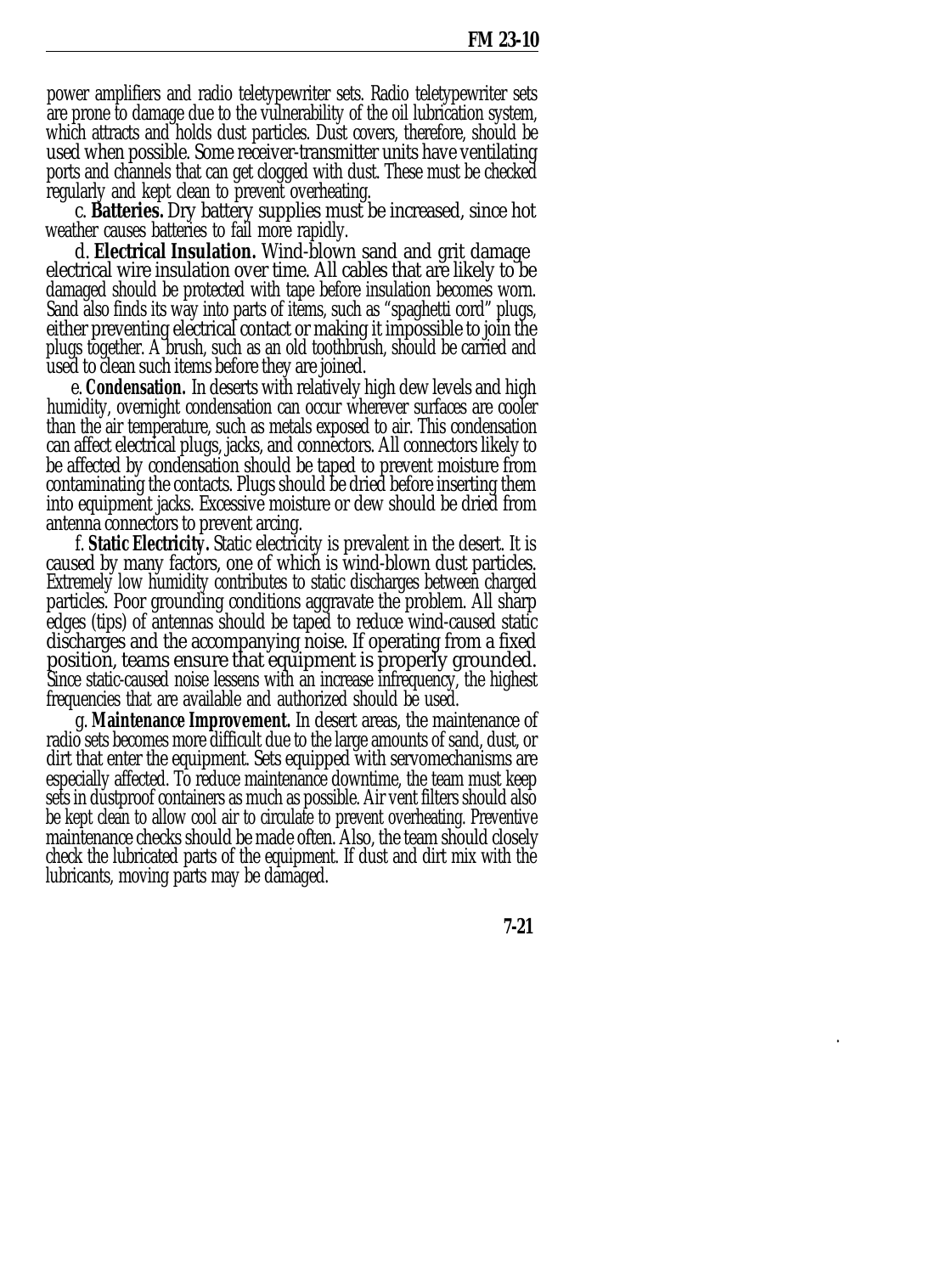# **7-11. MOUNTAINOUS AREAS**

Operation of radios in mountainous areas have many of the same problems as in northern or cold weather areas. The mountainous terrain makes the selection of transmission sites a critical task In addition, terrain restrictions often require radio relay stations for good communications. Due to terrain obstacles, radio transmissions often have to be by line of sight. Also, the ground in mountainous areas is often a poor electrical conductor. Thus, a complete antenna system, such as a dipole or ground-plane antenna with a counterpoise, should be used. The maintenance procedures required in mountainous areas are the same as for northern or cold weather areas. The varied or seasonal temperature and climatic conditions in mountainous areas make flexible maintenance planning a necessity.

**.**

### **7-12. URBANIZED TERRAIN**

Radio communications in urbanized terrain pose special problems. Some problems are similar to those encountered in mountainous areas. Some problems include obstacles blocking transmission paths, poor electrical conductivity due to pavement surfaces, and commercial power line interference.

a. Very high frequency radios are not as effective in urbanized terrain as they are in other areas. The power output and operating frequencies of these sets require a line of sight between antennas. Line of sight at street level is not always possible in built-up areas.

b. High frequency radios do not require or rely on line of sight as much as VHF radios. This is due to operating frequencies being lower and power output being greater. The problem is that HF radio sets are not organic to small units. To overcome this, the VHF signals must be retransmitted.

c. Retransmission stations in aerial platforms can provide the most effective means if available. Organic retransmission is more likely to be used. The antenna should be hidden or blended in with surroundings. This helps prevent the enemy from using it as a landmark to "home in" his artillery bombardment. Antennas can be concealed by water towers, existing civilian antennas, or steeples.

### **7-13. NUCLEAR BIOLOGICAL AND CHEMICAL ENVIRONMENT**

One of the realities of fighting on today's battlefield is the presence of nuclear weapons. Most soldiers are aware of the effects of nuclear blast, heat, and radiation. The ionization of the atmosphere by a nuclear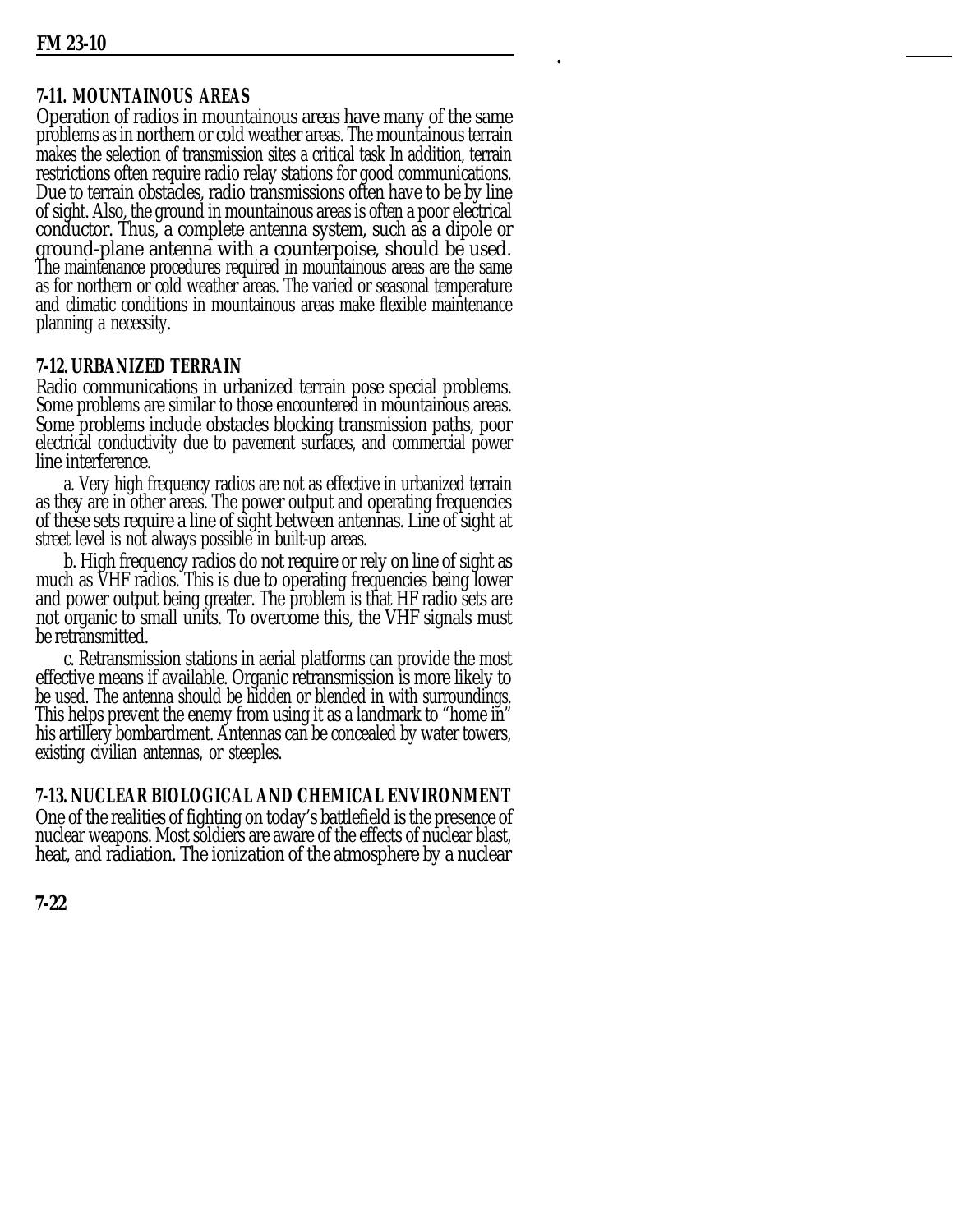explosion will have degrading effects on communications due to static and the disruption of the ionosphere.

a. Electromagnetic pulse results from a nuclear explosion and presents a great danger to our radio communications. An EMP is a strong pulse of electromagnetic radiation, many times stronger than the static pulse generated by lightning. This pulse can enter the radio through the antenna system, power connections, and signal input connections. In the equipment, the pulse can break down circuit components such as transistors, diodes, and integrated circuits. It can melt capacitors, inductors, and transformers, destroying a radio.

b. Defensive measures against EMP call for proper maintenance, especially the shielding of equipment. When the equipment is not in use, all antennas and cables should be removed to decrease the effect of EMP on the equipment.

#### **Section III COMMUNICATIONS FORMATS**

Timely, accurate information reporting reduces the unknown aspects of the enemy and the area of operations, contributing to the commander's risk assessment and successful application of combat power. This section provides the sniper team with a means of organized and rapid information delivery through reporting formats.

### **7-14. SPOT REPORT**

# **This paragraph complies with STANAG 2022.**

The sniper team uses the SPOTREP to report intelligence information. Each report normally describe a single observed event. When reporting groups of enemy vehicles, personnel report the location of the center of mass or indicate "from—to" coordinates. Higher headquarters sets the SPOTREP format, but the report usually follows the SALUTE format.

- LINE 1 The size of the enemy force observed.
- LINE 2 What the enemy was doing.
- LINE 3 Where the enemy was located.
- LINE 4 The unit to which the enemy belongs specified by markings on vehicles, distinctive features on uniforms, or special equipment that may identify the type enemy unit.

LINE 5 Time the enemy was observed.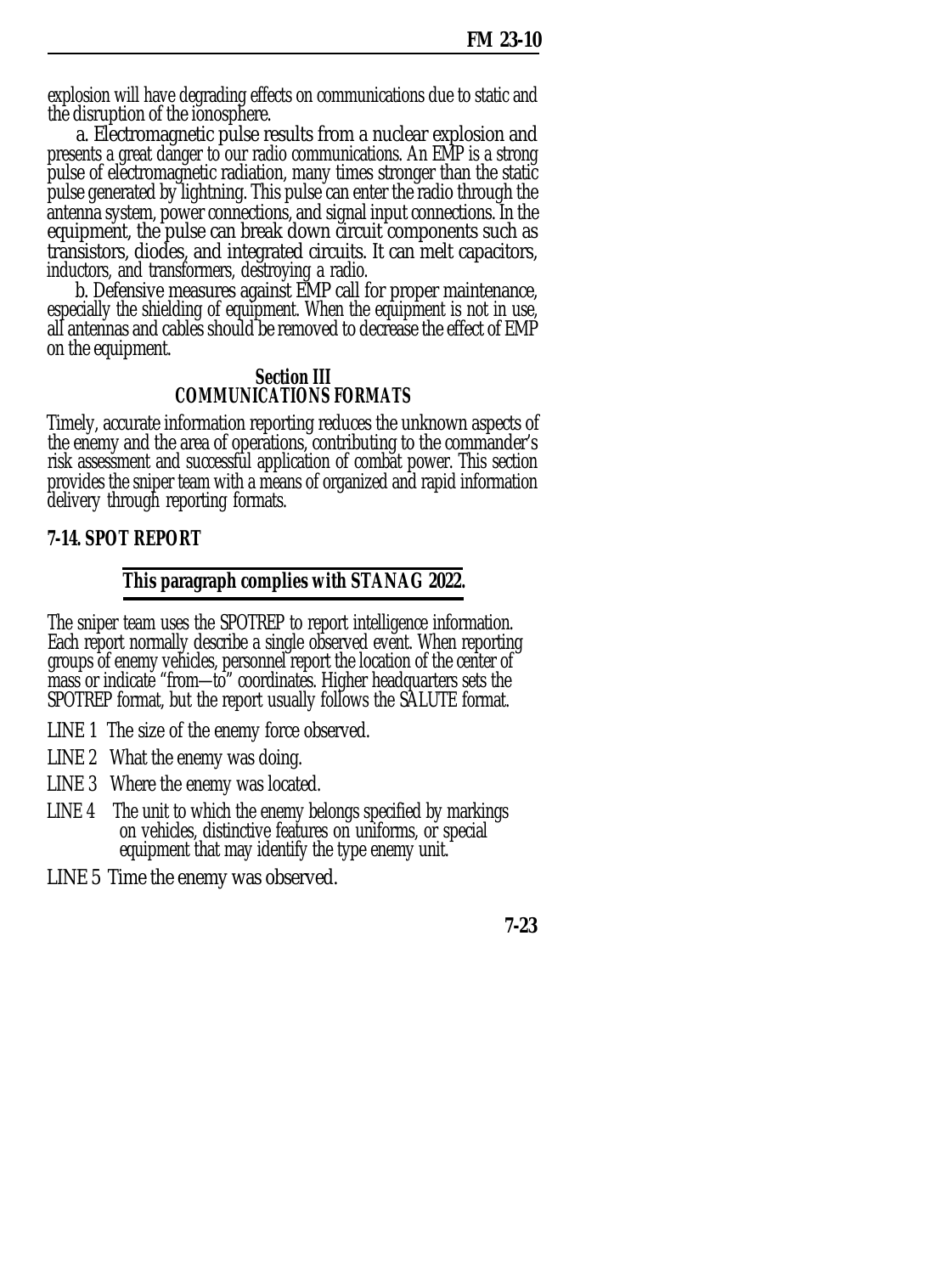LINE 6 Equipment the enemy carried, wore, or used.

Example: "C12, THIS IS STRIKER 1, SPOTREP, OVER."

"STRIKER 1, THIS IS Cl2 SEND MESSAGE, OVER."

"C12, THIS IS STRIKER 1. LINE 1: 3. LINE 2 MOVING IN A WESTERLY DIRECTION. LINE 3: GL024396. LINE 4: UNKNOWN. LINE 5: 2709911437. LINE 6: 1 SVD WITH PSO-1 TELESCOPE. CAMOUFLAGED OVERGARMENT AND RUCKSACK TWO INDIVIDUALS CARRYING AKM-74 RIFLES. 9-MM MAKAROV PISTOLS WITH SHOULDER HOLSTERS AND RUCKSACKS"

# **7-15. SITUATION REPORT**

# **This paragraph complies with STANAG 2020.**

The sniper team submits the SITREP to higher headquarters to report tactical situations and status. The team submits the report daily by 0600 hours after significant events or as otherwise required by the SEO or commander. The sender says, "SITREP," to alert the receiver of the type of report being sent. The following explains the reporting format according to line number:

- LINE 1 Report as of date-time group.
- LINE 2 Brief summary of enemy activity, casualties inflicted, prisoners captured.
- LINE 3 Your location (encrypted—if not using secure communications).
- LINE 4 Combat vehicles, operational.

a. Improved TOW vehicle.

- b. M3 Bradley/Ml13Al.
- c. Ml.

d. M60A3 tanks.

- e. M106A1 mortar carriers.
- f. Armored vehicle launched bridges (AVLB).

LINE 5 Defensive obstacles encoded.

- a. Coordinates of mine fields.
- b. Coordinates of demolitions executed.
- c. Coordinates of reserve demolition targets.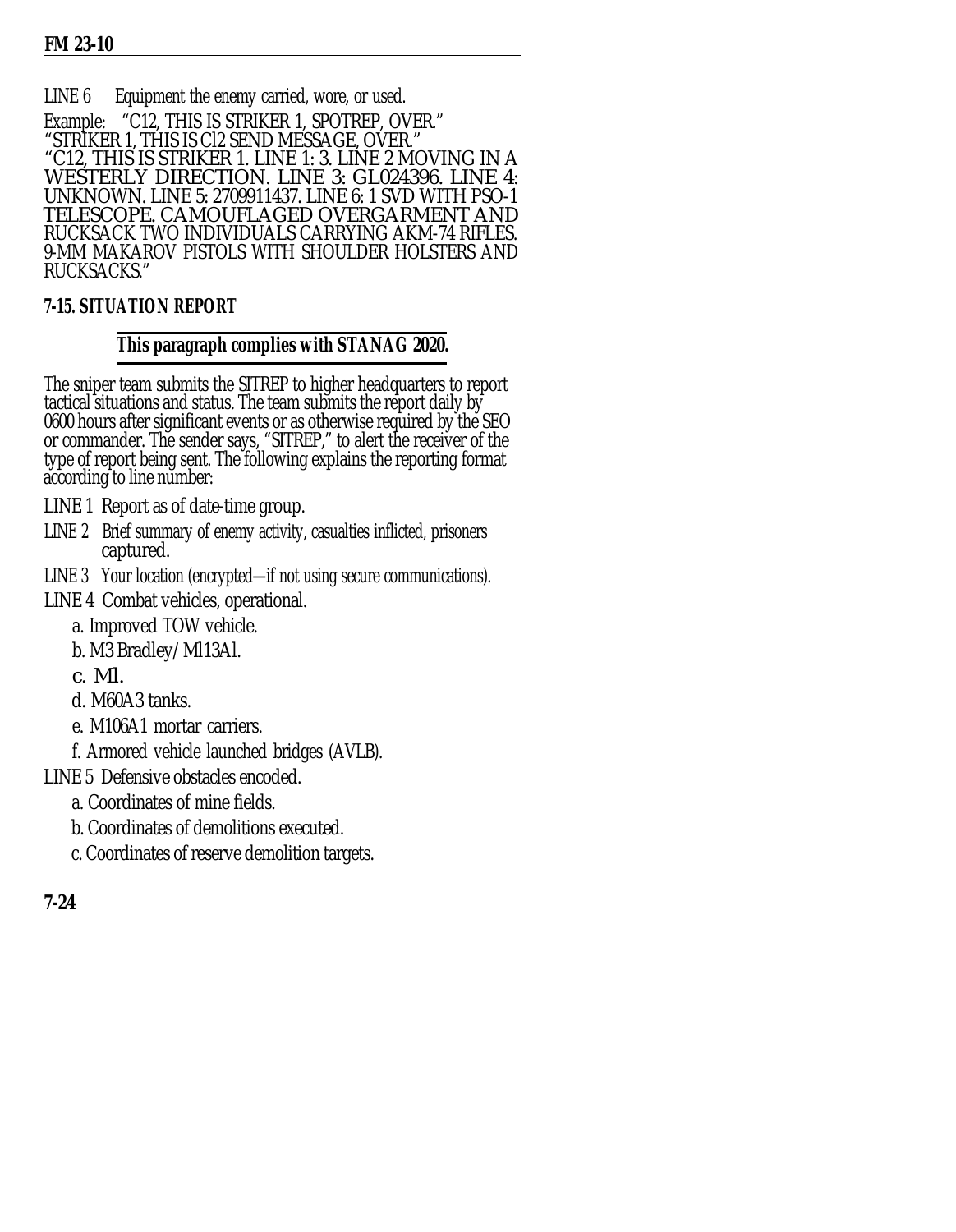LINE 6 Personnel strength.

- a. Green (full strength, 90 percent or better on hand).
- b. Amber (reduced strength, 80 to 89 percent on hand).
- c. Red (reduced strength, 60 to 79 percent on hand, mission-capable).
- d. Black (reduced strength, 59 percent or lesson hand).

LINE 7 Class III and V for combat vehicles.

- a. Ammunition—green, amber, red, or black.
- b. Fuel—green, amber, red, or black.

LINE 8 Summary of tactical intentions.

Example: "RED 1, THIS IS RED 5; BLUE 2. LINE 1: 062230. LINE 2: NEGATIVE CONTACT. LINE 3: I SET ES, STA NEL. LINE 4B: 1. LINE 5: ABATIS, 1 SET XB, RDJ ALT. LINE 6: GREEN. LINE 7A: GREEN. LINE 7B: AMBER. LINE 8: CONTINUING MISSION."

## **7-16. RECONNAISSANCE REPORT**

# **This paragraph complies with STANAG 2096.**

Due to the length and detail of a reconnaissance report, it should be sent by messenger rather than transmitted by radio. Graphic overlays and sketches are normally included with the report. The following explains the reporting format according to line number:

LINE 1 OR HEADING (collection data).

a. DTG information collected.

b. DTG information received.

c. Reporting unit.

LINE 2 OR 3 CAPITAL ROUTE CLASSIFICATION (data for a route classification).

a. Start point.

b. Checkpoint/release point.

c. Classification (code).

d. Trafficability (code).

e. Movement (code).

f. Location of critical points.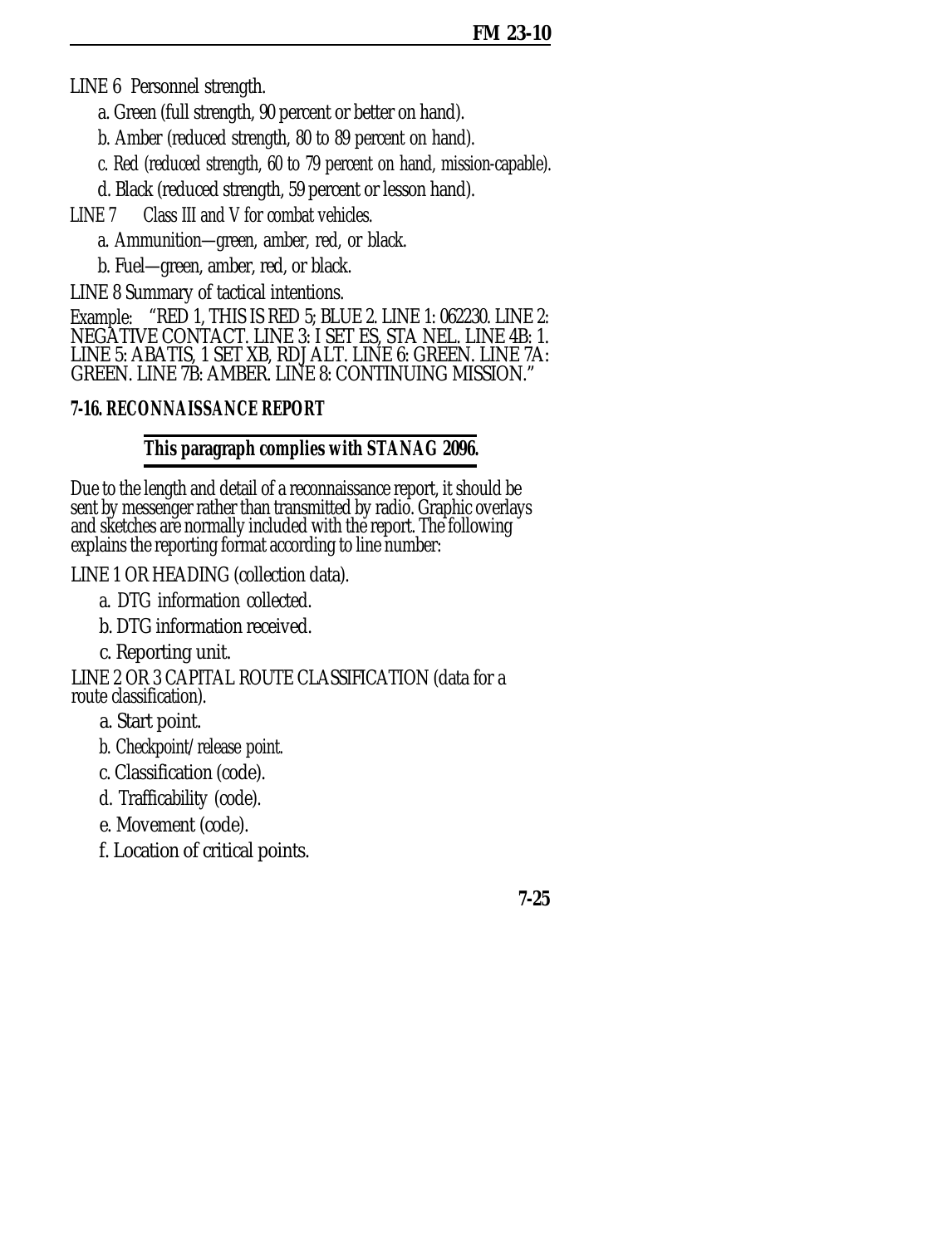LINE 3 OR BRIDGE CLASSIFICATION (data for a bridge classification).

- a. Location.
- b. One-way class.
- c. Two-way class.
- d. Overhead clearance.
- e. Bypass location.
- f. Bypass (code).
- g. Slope of entry bank.
- h. Slope of exit bank.

LINE 4 OR FORDING/SWIM SITE (data for a ford or swim site).

- a. Location.
- b. Velocity (water speed).
- c. Depth.
- d. Type bottom (code).
- e. Width.
- f. Length.
- g. Slope of entry bank.
- h. Slope of exit bank.

LINE 5 OR TUNNEL CLASSIFICATION (data for a tunnel classification).

- a. Location.
- b. Usable width.
- c. Overhead clearance.
- d. Length.
- e. Bypass location.

LINE 6 OR OBSTACLES (obstacle information).

- a. Location.
- b. Slope (code).
- c. Type (code).
- d. Length.
- e. Bypass location.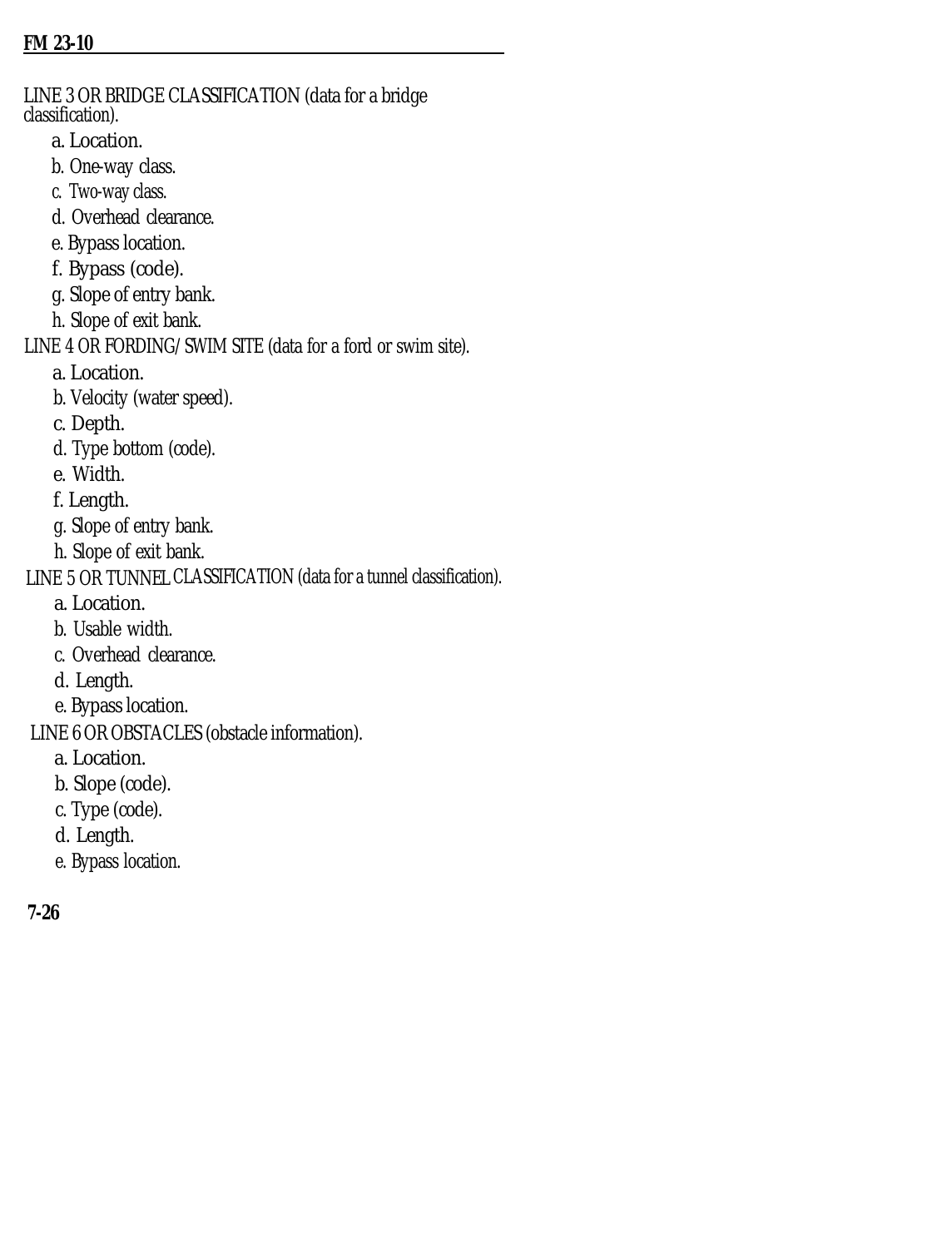f. Dimensions.

(1) From:

(2) To:

(3) To:

CODES: Classification

GREEN - all vehicles.

AMBER - no AVLBs.

RED - armed personnel carriers/BFVs.

BLACK -1 l/4-ton wheels or less.

**Trafficability** 

X - all weather.

Y - limited weather.

Z - fair weather.

Movement

F - fast.

S - slow.

Bypass

E - easy.

D - difficult.

Type bottom

- M mud.
- C clay.
- S sand.
- G gravel.
- R rock.
- P paving.

#### Slope

- A less than 7 percent.
- B 7 or 10 percent.
- C 10 to 14 percent.
- D Over 14 percent.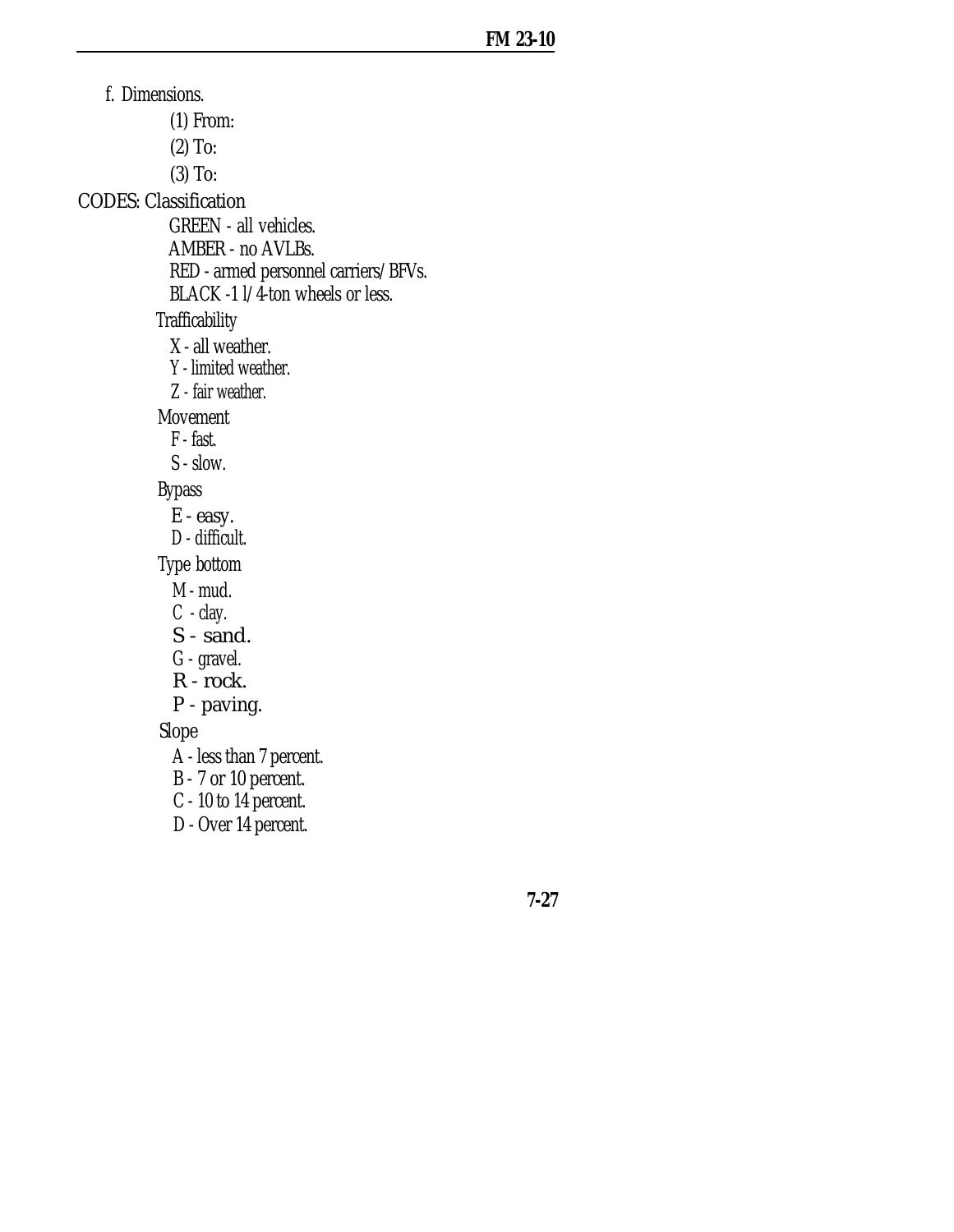Type obstacle

MF - mine field.

TD - tank ditch.

RF - rockfall or slide.

CH - chemical.

NBC - radiological.

- RB roadblock.
- AB abatis.
- O other.

NOTES: 1. During reconnaissance., report items as they occur, since they are time-sensitive.

> 2. If time permits, submit overlays to the S2 during briefing. The S2 routinely consolidates details of terrain features and passes them to higher headquarters at the end of the debriefing.

Example: "C12, THIS IS STRIKER 1, RECONREP OVER." "STRIKER 1, THIS IS Cl2; SEND MESSAGE, OVER." "C12, THIS IS STRIKER 1. LINE 1A: 2609910800. LINE lC: ST 1. LINE 2A: I SET DL, JAR CMN. LINE 2B: SIL MNC. LINE 2C: GREEN. LINE 2D: X. LINE 2E: F."

### **7-17. MEACONING, INTRUSION, JAMMING, AND INTERFERENCE REPORT.**

# **This paragraph complies with STANAG 6004.**

When the sniper team knows or suspects that the enemy is jamming, or knows or suspects that the enemy is intruding on the net, the incident is reported immediately by secure means to higher headquarter. Such information is vital for the protection and defense of friendly radio communications. The sniper who is experiencing the MIJI incident forwards this report through the chain of command to the unit OP. He also submits a separate report for each MIJI incident. An example of a MIJI 1 report follows:

ITEM 1-022 (encrypted) or MIJI 1. ITEM 2-3 (encrypted) or JAMMING.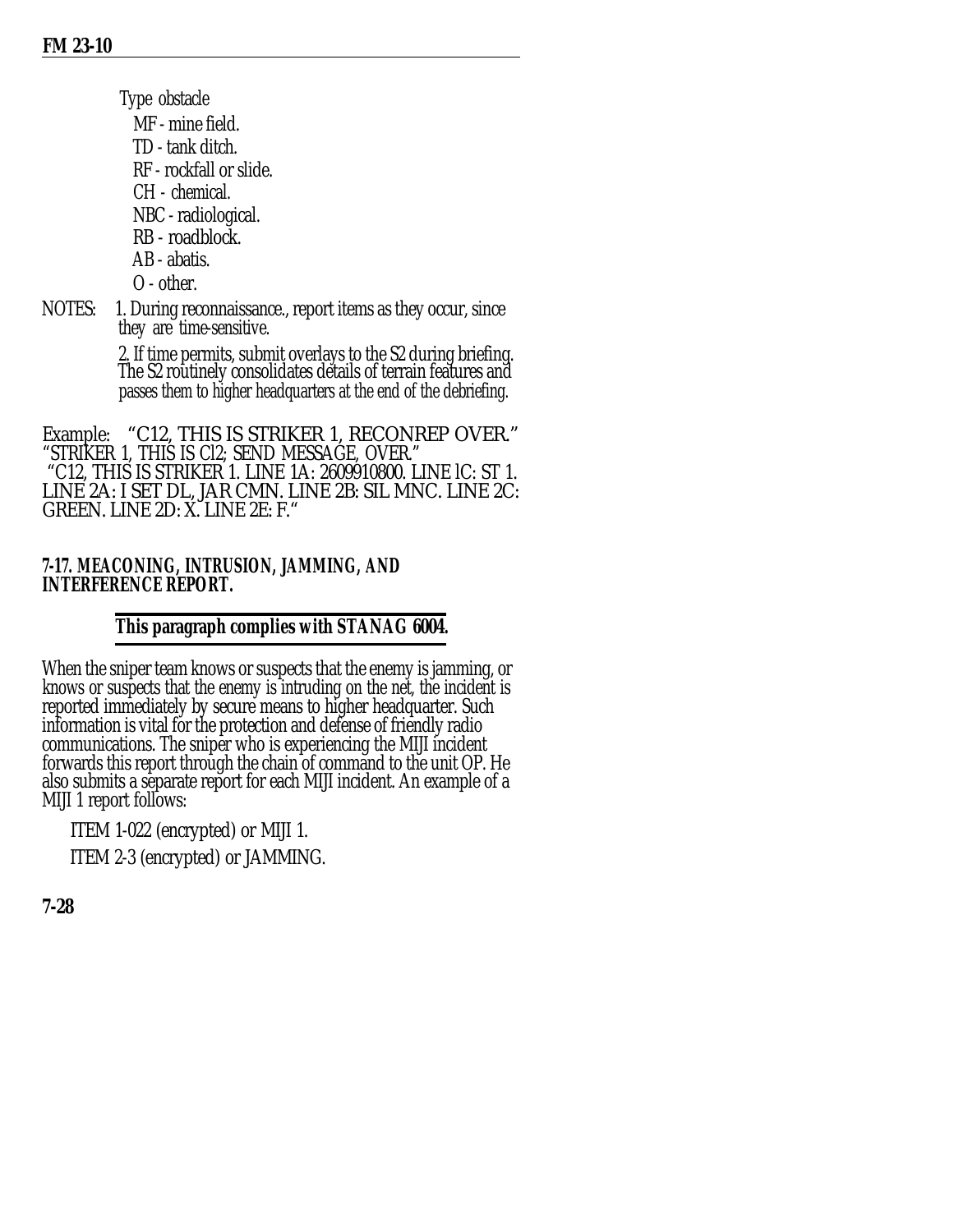- ITEM 3 1 (encypted) or RADIO.
- ITEM 4 46.45 (encyypted if being transmitted over a nonsecure communications means).
- ITEM 5 N6B85S.
- ITEM 6 FA86345964 (encrypted if being transmitted over a nonsecure communications means).

a. Item 1 - Type of Report. When transmitted over nonsecure communications means, the numerals 022 are encrypted as Item 1 of the MIJI report. When transmitted over secure communications means, the term MIJI 1 is used as Item 1 of the MIJI 1 report.

b. Item 2 - Type of MIJI Incident. When transmitted over nonsecure communications means, the appropriate numeral preceding one of the items below is encrypted as Item 2 of the MIJI report. When transmitted over secure communications means, the appropriate term below is used as Item 2 of the MIJI 1 report.

- Meaconing.
- Intrusion.
- Jamming.
- Interference.

c. Item 3 - Type of Equipment Affected. When transmitted over nonsecure communications means, the appropriate numeral preceding one of the terms below is encrypted as Item 3 of the MIJI 1 report. When transmitted over secure communications means, the appropriate term below is used as Item 3 of the MIJI report.

- Radio.
- Radar.
- Navigational aid.
- Satellite.
- Electro-optics.

d. Item 4 - Frequency or Channel Affected. When transmitted over nonsecure communications means, the frequency or channel affected by the MIJI incident is encrypted as Item 4 of the MIJI 1 report. When transmitted over secure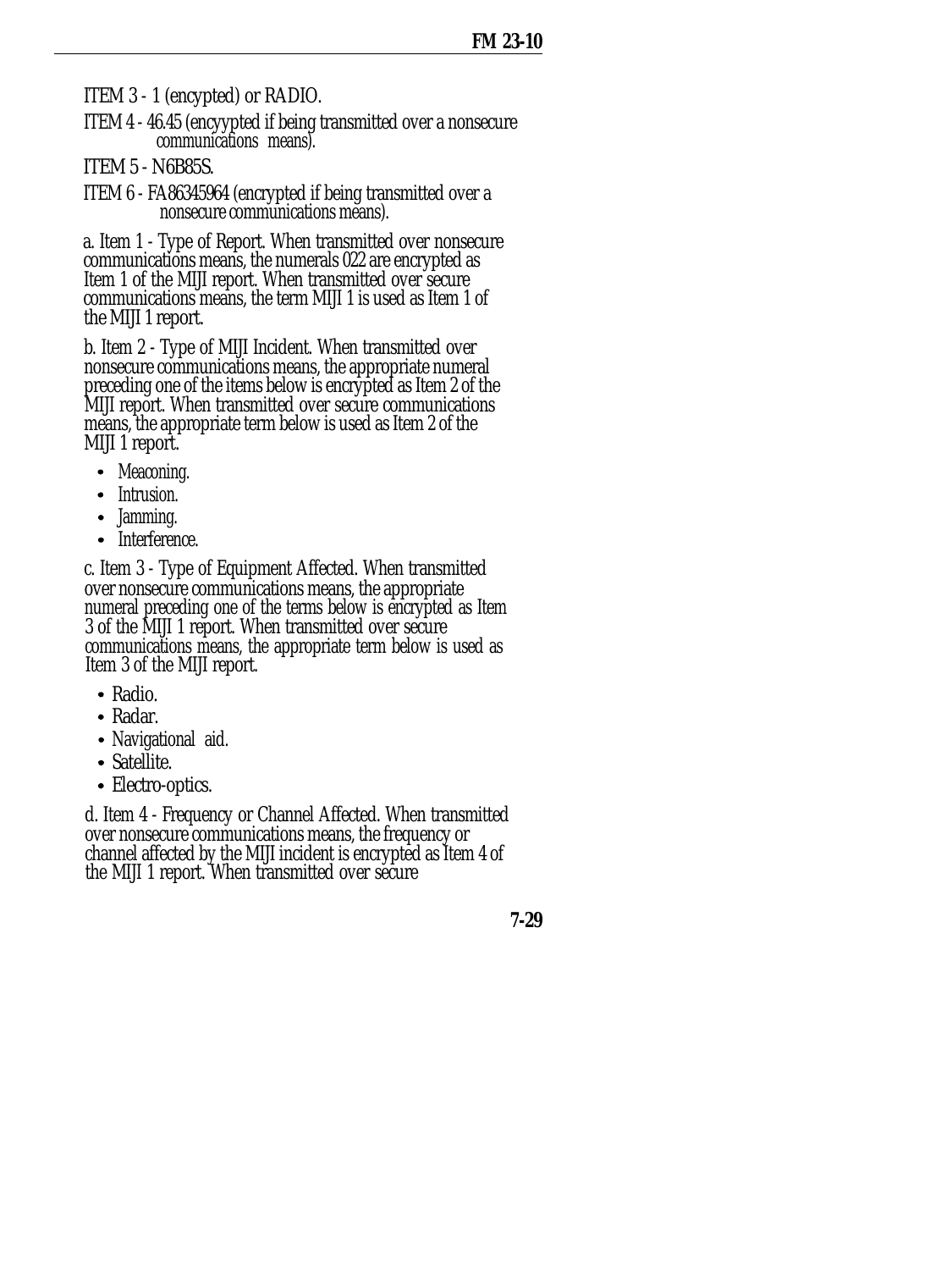communications means, the frequency or channel affected by the MIJI incident is Item 4 of the MIJI 1 report.

e. Item 5 - Victim Designation and Call Sign of Affected Station Operator. The complete call sign of the affected station operator is Item 5 of the MIJI 1 report over both secure and nonsecure communications means.

f. Item 6 - Coordinates of the Affected Station. When transmitted over nonsecure communications means, the complete grid coordinates of the affected station are encrypted as Item 6 of the MIJI 1 report. When transmitted over secure communications means, the complete grid coordinates of the affected station are Item 6 of the MIJI 1 report.

# **7-18. SHELLING REPORTS**

# **This paragraph complies with STANAG 2934.**

The sniper team prepares and submits a SHELREP when it receives incoming rockets, mortars, or artillery rounds (FM 6-121). The team also uses this format for bombing attacks and mortars. The SHELREP format is as follows:

- ALPHA: Unit call sign.
- BRAVO: Location of observer.
- CHARLIE: Azimuth to flash or sound.
- DELTA: Time shelling started.
- ECHO: Time shelling ended.
- FOXTROT: Location of shelled area.
- GOLF: Number, type, and caliber (fire support team personnel only).
- HOTEL: Nature of fire (barrage, harassment, or registration).
- INDIA: Number of rounds.
- JULIET: Time of flash to bang.
- KILO: Damage.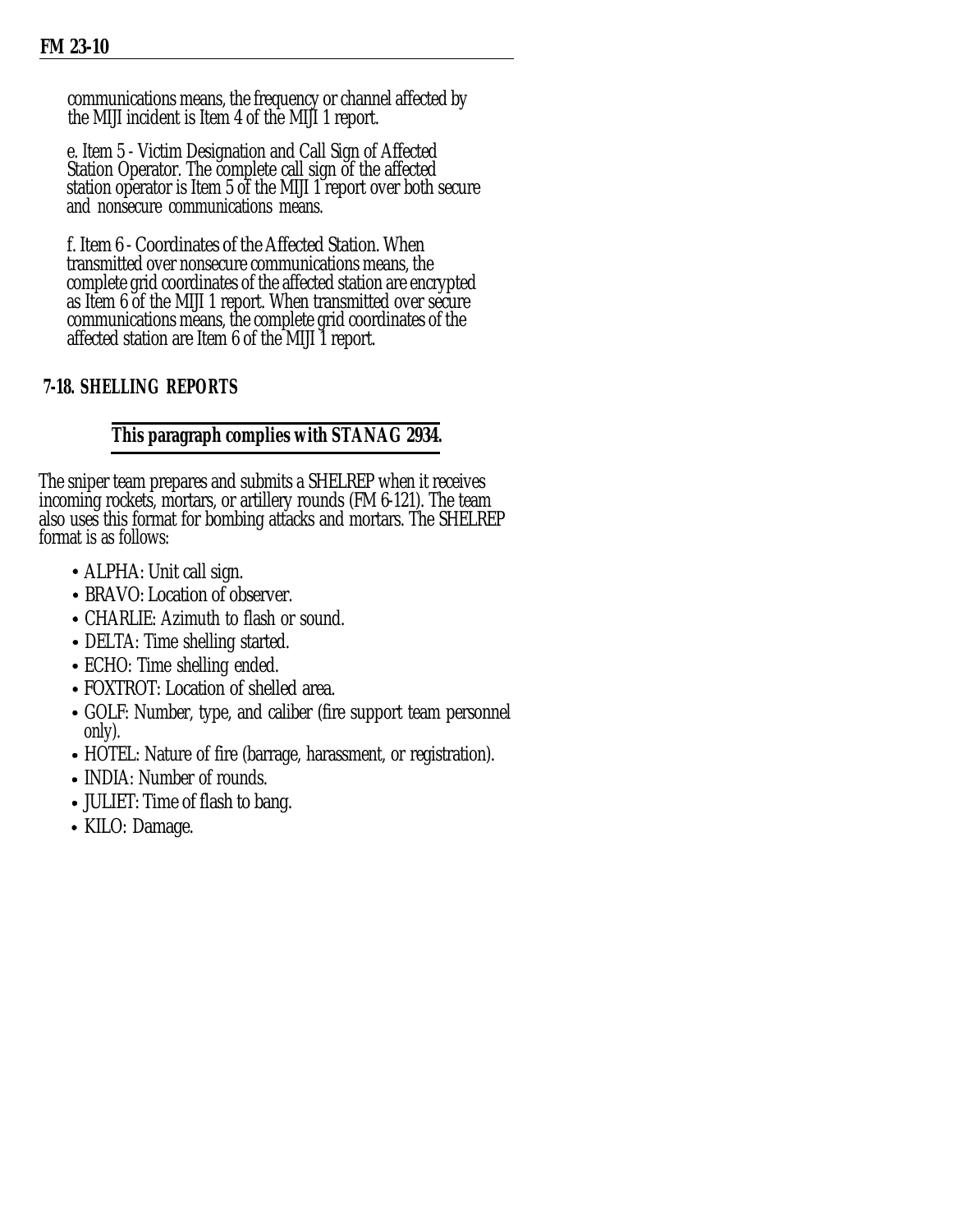#### **7-19. ENEMY PRISONER OF WAR/CAPTURED MATERIEL REPORT**

## **This paragraph complies with STANAG 2084.**

The sniper team immediately tags EPWs and captured materiel. This ensures that information of intelligence value (place, time, and circumstances of capture) is not lost during evacuation. Only EPWs or materiel of immediate tactical importance are reported to the troop or battalion TOG Snipers use the following formats to report EPWs and captured materiel:

- a. Enemy Prisoners of War.
	- LINE 1 Type of report.
	- LINE 2 Item captured.
	- LINE 3 Date/time of capture.
	- LINE 4 Place of capture-grid coordinates.
	- LINE 5 Capturing unit-all sign.
	- LINE 6 Circumstances of capture (be brief).
- b. Captured Materiel.
	- LINE 1 Type of report.
	- LINE 2 Item captured.
	- LINE 3 Type document/equipment.
	- LINE 4 Date/time captured.
	- LINE 5 Place of capture-call sign.
	- LINE 6 Capturing unit—call sign.
	- LINE 7 Circumstances of capture (be brief).

After the report is given to the company/team/commander, disposition instructions will be provided if needed.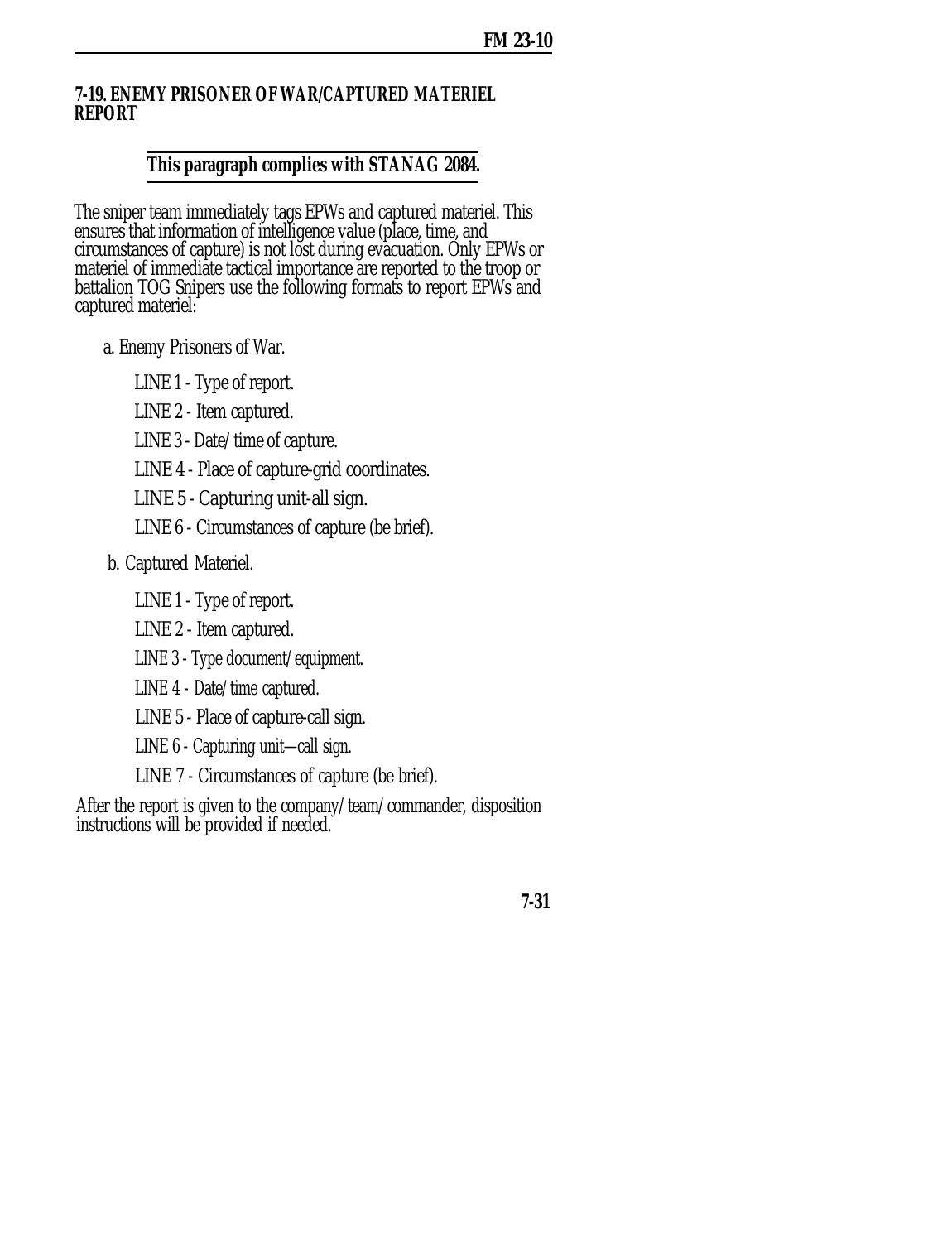#### **7-20. NBC 1 REPORT**

### **This paragraph complies with STANAG 2103.**

The sniper team uses the NBC 1 report to submit initial and subsequent information on an NBC attack, transmitting over the command or operation and intelligence net immediately after an NBC attack.

- LINE 1 OR EVENT Type of attack-nuclear, chemical, or biological.
- LINE 2 OR BRAVO Grid location of observer.
- LINE 3 OR CHARLIE Direction from observer to attack—mils or degree—true, grid, or magnetic.
- LINE 4 OR DELTA Date-time group of detonation or star of attack.
- LINE 5 OR ECHO Illumination time in seconds for nuclear attack.
- LINE 6 OR ECHO BRAVO End time for biological/chemical attack
- LINE 7 OR FOXTROT Actual or estimated (state which) grid coordinates for location of attack.
- LINE 8 OR GOLF Means of delivery.
- LINE 9 OR HOTEL Height of nuclear burst in feet or meters and or type of burst.
- LINE 10 OR HOTEL BRAVO Type of biological/chemical attack and height of burst.
- LINE 11 OR INDIA BRAVO Number of munitions or aircraft.
- LINE 12 OR EFFECTS Effects of burst/agent on personnel.
- LINE 13 OR JULIETT Flash-to-bang time in seconds for nuclear attack.
- LINE 14 OR KILO Crater (yes or no) and width in meters.
- LINE 15 OR KILO BRAVO Vegetation chemical/biological.
- LINE 16 OR LIMA Nuclear burst angular cloud width, measured at five minutes after detonation in mils or degrees.
- LINE 17 OR MIKE Stabilized cloud top height, in feet or meters, or angular cloud top angle, in degrees or mils, measured at H+10 minutes after detonation and stabilized cloud height, in feet or meters, or angular cloud bottom angle, in degrees or mils, measured at H+10.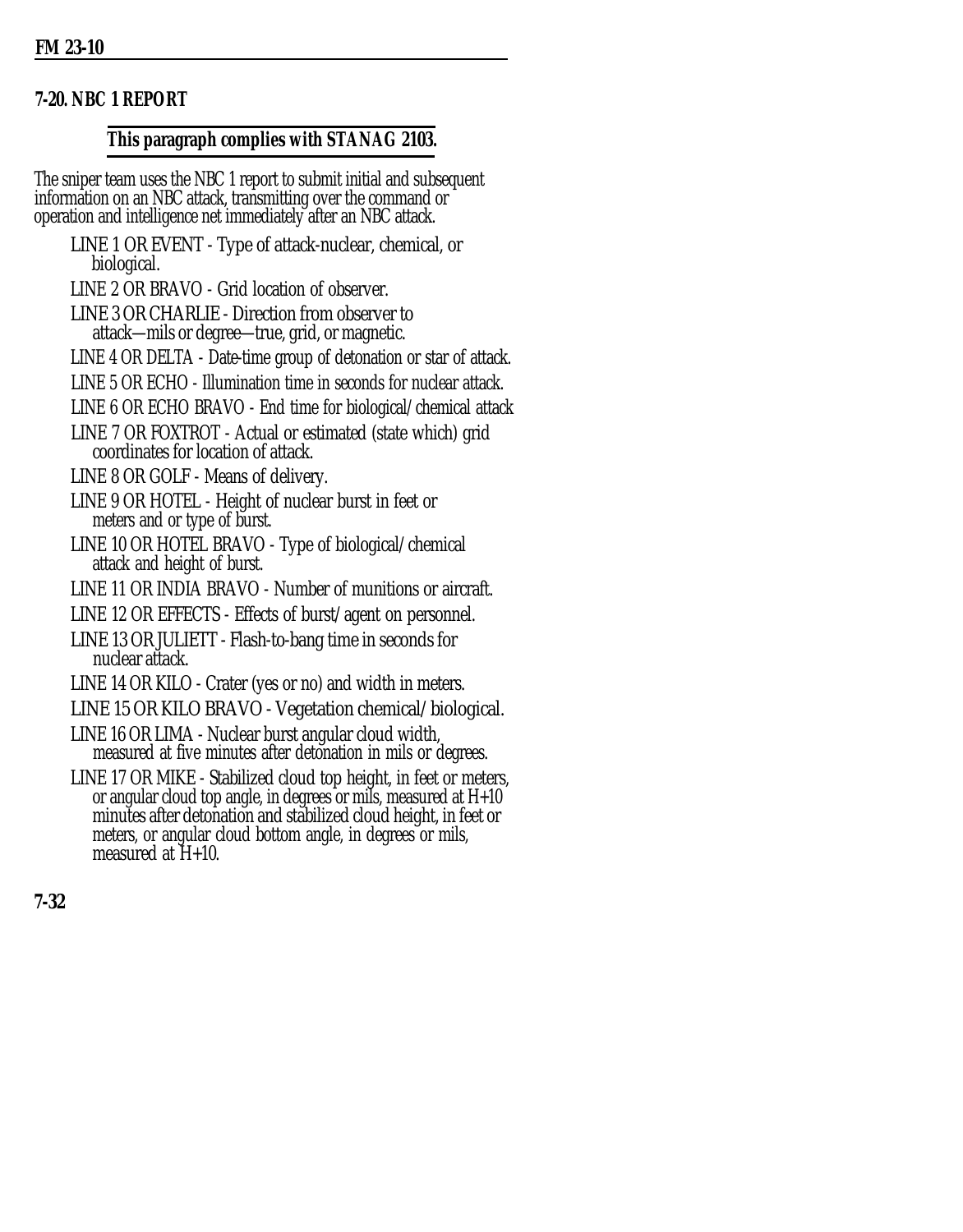- LINE 18 OR PAPA ALPHA- Grid of predicted outline of external contours of hazardous cloud or area.
- LINE 19 OR PAPA BRAVO Downwind direction of nuclear cloud or duration of hazard in days.
- LINE 20 OR SIERRA Date-time group of reading for nuclear or detection time for biological/chemical.
- LINE 21 OR YANKEE BRAVO Effective downwind direction and wind speed.
- LINE 22 OR ZULU ALPHA STABILITY Air stability indicator.
- LINE 23 OR ZULU ALPHA TEMPERATURE Surface air temperature.
- LINE 24 OR ZULU ALPHA HUMIDITY Relative humidity range.
- LINE 25 OR ZULU ALPHA WEATHER Significant weather phenomena.

LINE 26 OR ZULU ALPHA COVER - Cloud cover.

LINE 27 OR NARRATIVE - Other significant observation.

LINE 28 - Not used.

LINE 29 OR AUTHENTICATION - Self-authentication, if required.

### **7-21. MEDICAL EVACUATION REQUEST**

# **This paragraph complies with STANAG 3204.**

The sniper team sends a MEDEVAC request to the medical team on the company command net.

a. When air assets are not available, the sniper team uses the ground evacuation format.

LINE 1 - Evacuation.

- LINE 2 Location for pickup (encode).
- LINE 3 Number of casualties.
- LINE 4 Category of patient(s).
	- **A** Urgent.
	- **B** Priority.
	- **C** Routine.